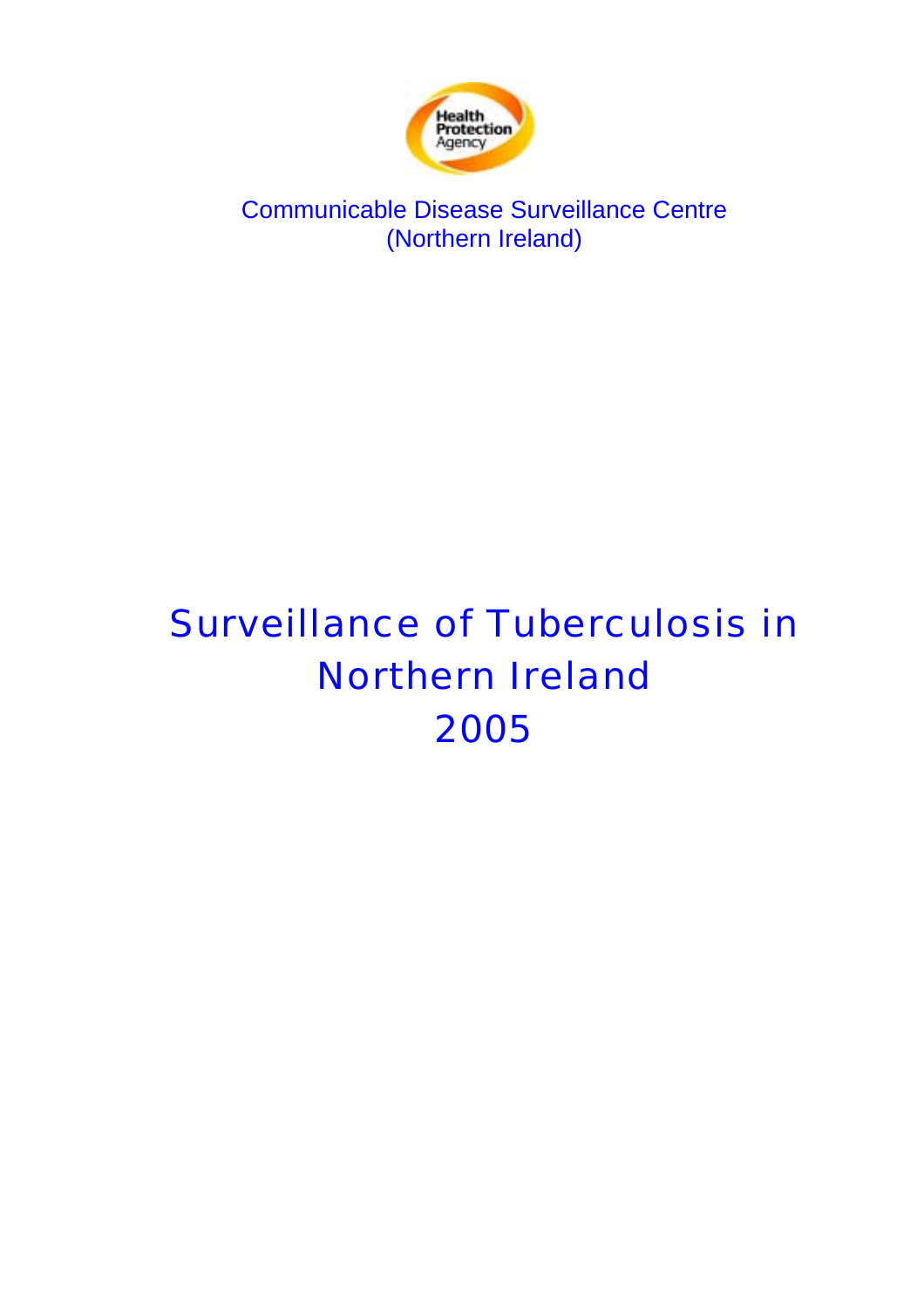# **Table of Contents**

|                |                                                                                                                                                                                                                                                                                                                                        | <b>PAGE</b>                                                            |
|----------------|----------------------------------------------------------------------------------------------------------------------------------------------------------------------------------------------------------------------------------------------------------------------------------------------------------------------------------------|------------------------------------------------------------------------|
|                | Acknowledgements<br>Summary                                                                                                                                                                                                                                                                                                            | T<br>İ                                                                 |
| 1              | <b>Introduction</b>                                                                                                                                                                                                                                                                                                                    | 1                                                                      |
| $\overline{2}$ | <b>Methods</b><br>2.1 Sources of information<br>2.2<br><b>Definitions</b><br>2.3 Data analysis                                                                                                                                                                                                                                         | 3<br>$\frac{3}{3}$<br>$\overline{4}$                                   |
| 3              | <b>Results</b><br><b>Notifications</b><br>3.1<br>3.2 Tuberculosis cases<br>3.3 Pulmonary tuberculosis cases<br>Non-pulmonary tuberculosis cases<br>3.4<br>3.5 Anti-tuberculosis treatment<br>Surveillance of mycobacterial isolates susceptibility to anti-<br>3.6<br>tuberculosis drugs                                               | 5<br>5<br>$\,$ 6 $\,$<br>$\overline{9}$<br>12 <sup>2</sup><br>14<br>15 |
| 4              | <b>Discussion</b><br>Enhanced surveillance of tuberculosis in England, Wales &<br>4.1<br>Northern Ireland<br>4.2 Incidence of tuberculosis in Northern Ireland by age<br>4.3 Tuberculosis in Northern Ireland by place of birth<br>4.4 Tuberculosis in healthcare workers<br>Incidence of M.bovis infection in Northern Ireland<br>4.5 | 16<br>16<br>18<br>19<br>20<br>21                                       |
| 5              | <b>Outcome surveillance</b>                                                                                                                                                                                                                                                                                                            | 22                                                                     |
| 6              | <b>References</b>                                                                                                                                                                                                                                                                                                                      | 23                                                                     |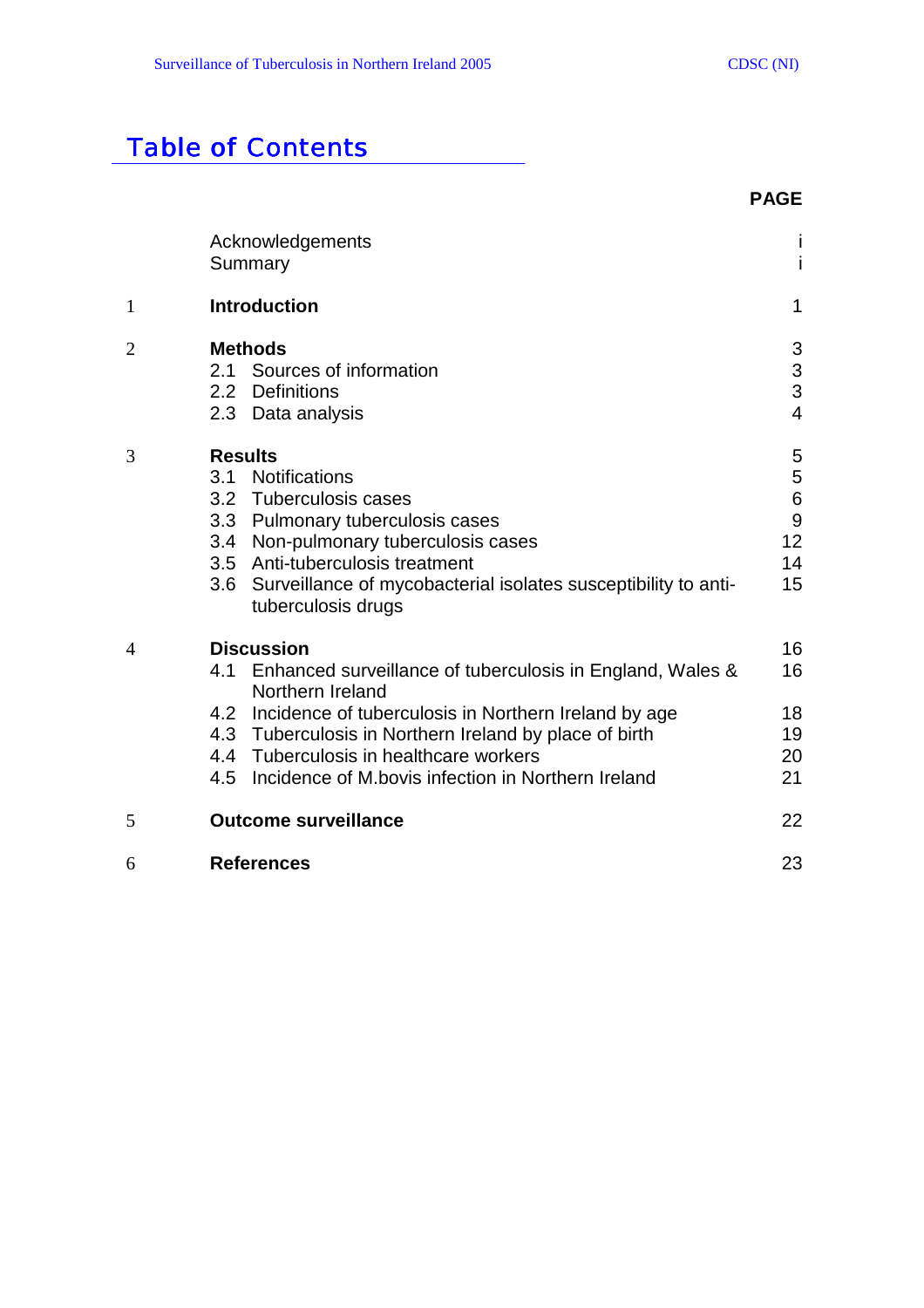Acknowledgements

CDSC (NI) would like to acknowledge the continued significant contribution made by Consultants in Communicable Disease Control, microbiologists, chest physicians, consultant colleagues and their nursing and clerical staff to tuberculosis surveillance in Northern Ireland.

# Summary

- There were 75 tuberculosis cases notified in 2005 meeting the case definition, making a Northern Ireland rate of 4.4/100 000 population. This contrasts with 81 notifications in 2004 (4.7/100 000).
- Rates of TB in Northern Ireland remain approximately three times lower than for England and Wales.
- Forty four (59%) cases had pulmonary TB of whom 17 were smear positive.
- The proportion of cases aged 65 years and older with TB has continued to decrease from 53% in 2000 to 28% in 2005.
- The proportion of cases diagnosed with TB during 2005 and born outside the UK/Ireland was 26% - a decrease from 2004 (31% born overseas) but higher than that noted in 2000/01 (approximately 10%).
- Of 45 isolates of *M. tuberculosis,* two were resistant to at least one first line drug and one was multi drug resistant (MDRTB).
- Eight healthcare workers were notified with tuberculosis the highest annual total for many years.
- There were five culture confirmed cases of *M. bovis*, three of whom had no obvious risk factors.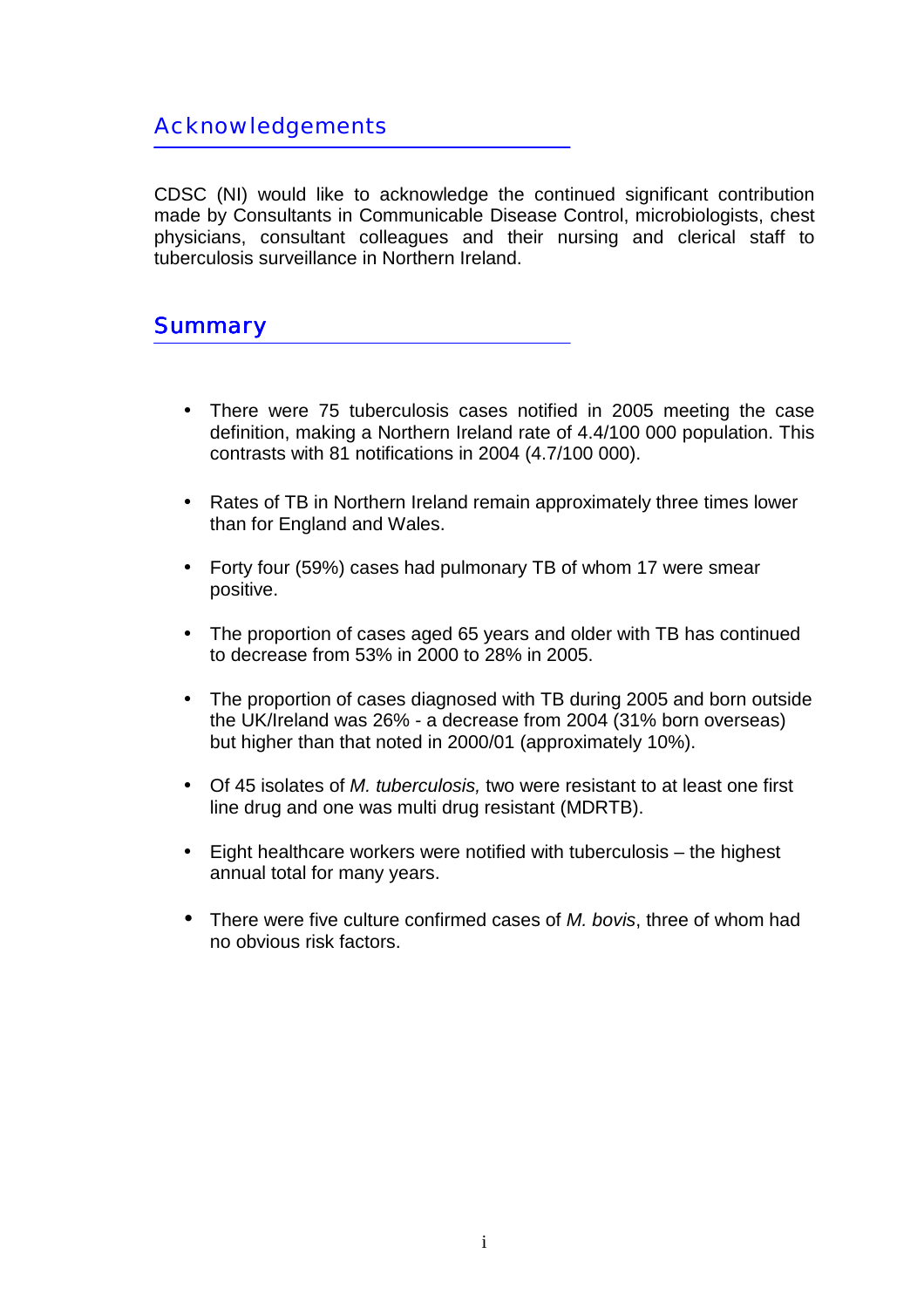# 1. Introduction

Clinicians in Northern Ireland, in line with those in the rest of the United Kingdom, are required to notify all cases of tuberculosis to the Director of Public Health of the Health and Social Services Board (HSSB) of residence. Enhanced surveillance of tuberculosis was established in Northern Ireland in 1992, with the introduction of two customised data collection forms.

The notification form, TBS1, is used to collect clinical, demographic and microbiological information. The collection of outcome data, for all cases notified after 1 January 2001, was introduced in England and Wales at the beginning of 2002. In order to facilitate the export and central collation of data for England, Wales and Northern Ireland, outcome data is now collected across all three regions of the UK on a standardised 'Tuberculosis Treatment Outcome Surveillance Form'. This form, which replaces the TBS2 form, has been customised for local use and continues to collect details of drug treatment and outcome - together with any additional clinical and/or microbiological information not available at the time of initial notification.

 Once a case has been notified and the TBS1 details entered onto a secure database at CDSC (NI), 'Tuberculosis Treatment Outcome Surveillance Forms', are generated automatically. These forms are then forwarded, approximately 9 months after initial notification, to the appropriate Consultant in Communicable Disease Control (CCDC) for completion by the patients' clinician.

All forms are subsequently returned to CDSC (NI) where the information is entered onto a secure database, validated (using laboratory reports and antimicrobial susceptibility information), updated and analysed. The information is then used for inclusion in national, European and WHO reports, as well as for disease surveillance at a local level. A summary of the process is shown on the following page.

If *M. bovis* infection is identified in a notified patient, an additional questionnaire (available to download at http://www.cdscni.org.uk/forms) is forwarded to the CCDC in the patient's Board of residence and, once completed, is returned to CDSC (NI). This questionnaire collects data on: case background information, travel history, un-pasteurised milk/milk product consumption and occupational details (including animal contact).

This report presents the epidemiological data for tuberculosis cases reported in Northern Ireland (NI) from 1<sup>st</sup> January 2005 to 31<sup>st</sup> December 2005. As the data collection process can only be completed 12 months after the initial notification, an annual epidemiological report does not normally become available until 18 months after the end of the reporting period. Where appropriate, provisional information on 2006 notifications is included.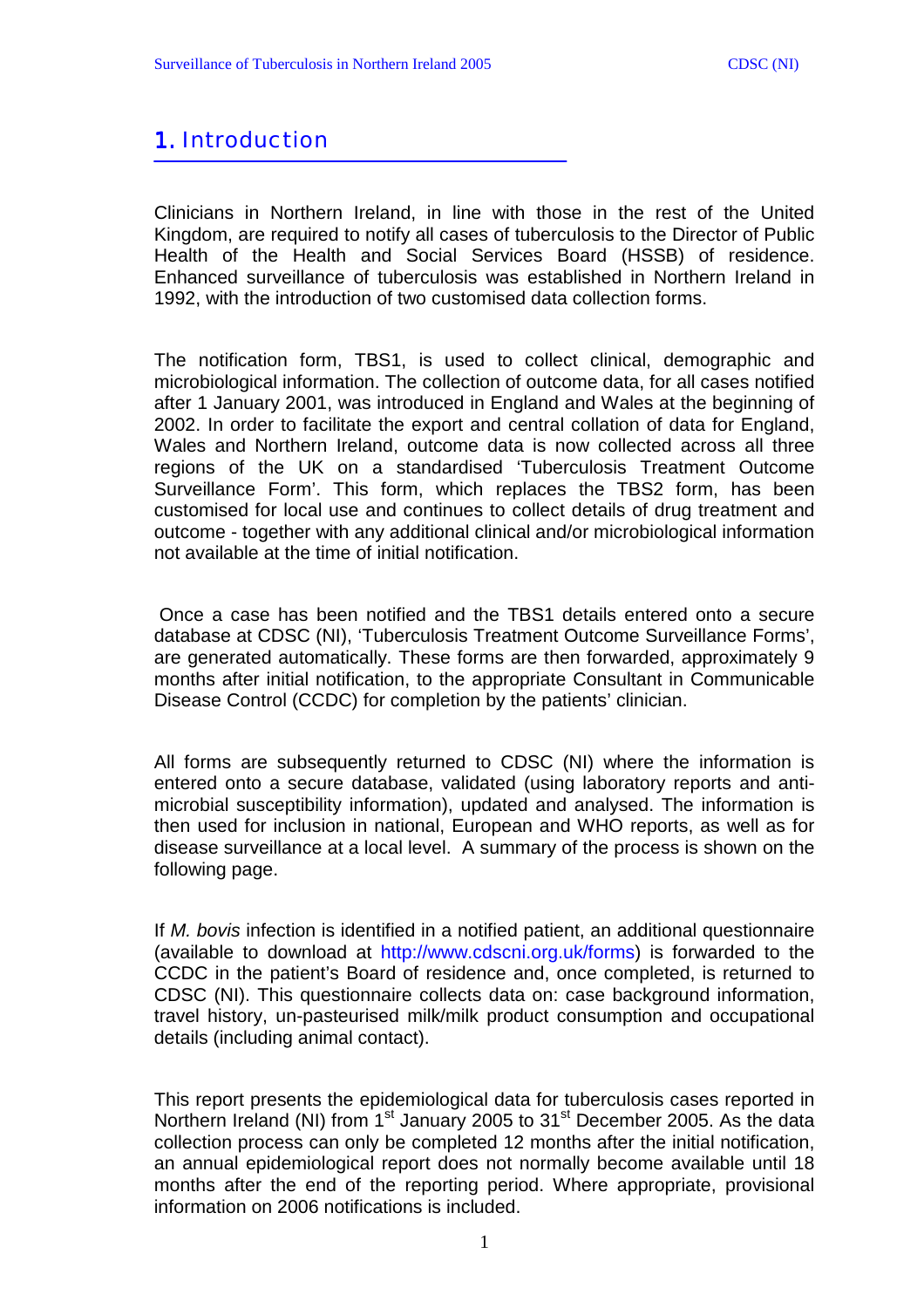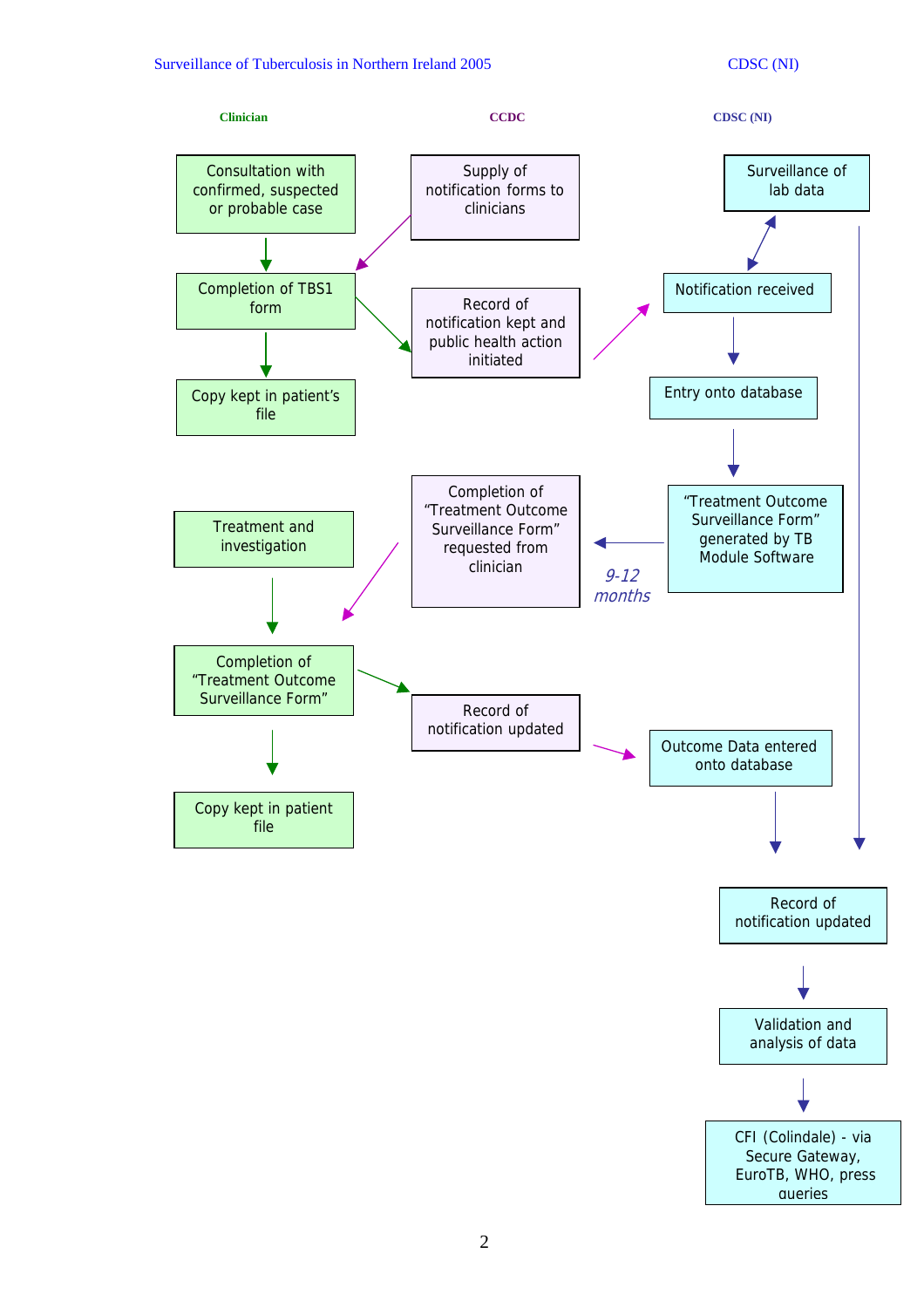## 2. Methods

#### **2.1. Sources of information**

The sources from which information used in the surveillance programme is taken include: enhanced surveillance notification forms; the NI laboratory reporting system; information provided by the UK Mycobacterial Resistance Network (MYCOBNET); and death certifications.

All laboratories report a comprehensive list of clinically significant microbiological data to CDSC (NI), including isolates of *Mycobacterium* species. The Northern Ireland Mycobacterial Reference Laboratory, based at the Northern Ireland Public Health Laboratory at Belfast City Hospital, has also been participating in a national system for the surveillance of drug resistance in *Mycobacterium tuberculosis* complex organisms. This scheme, called MYCOBNET, provides information about drug resistant mycobacteria in cases were the organism has been microbiologically confirmed.

#### **2.2. Definitions**

Case definitions are based on the recommendations developed by the working group of the World Health Organisation (WHO) and the European Region of the International Union Against Tuberculosis and Lung Disease (IUATLD).

**"culture confirmed" case** is defined as one in which the diagnosis has been confirmed by culture of *Mycobacterium tuberculosis, M. bovis or M. africanum* .

**"other than culture confirmed case" \***. In the absence of culture confirmation, such a case needs to meet the following criteria: "A clinician's judgement that the patient's clinical and/or radiological signs and/or symptoms are compatible with tuberculosis *and* a clinician's decision to treat the patient with a full course of anti-tuberculosis treatment".

#### **\* Applicable to all cases notified after August 2003**

Both types of cases should be notified through this surveillance system. Any case which subsequently does not fulfil one of the above case definitions is marked as denotified but remains in the dataset. This would include those with a diagnosis other than tuberculosis.

**Pulmonary Tuberculosis** is defined as disease involving the lung parenchyma and/or bronchial tree but EXCLUDES pleural and intra-thoracic lymph node disease unless lung parenchyma and/or bronchial tree are also involved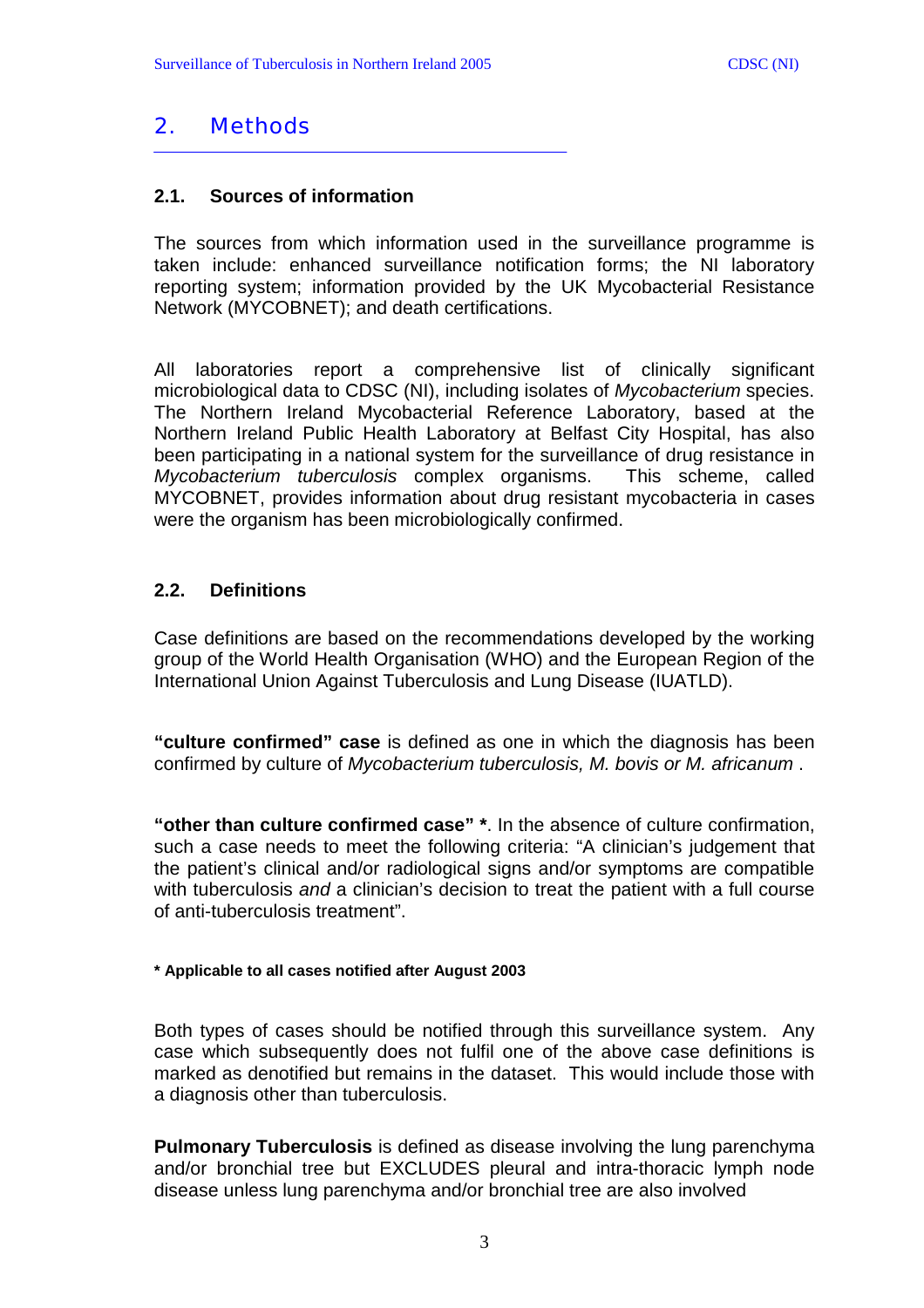**Multi-drug resistance (MDR)** is defined as resistance to at least isoniazid and rifampicin, with or without resistance to other drugs.

#### **2.3. Data analysis**

Data are entered onto and analysed using custom designed Microsoft Accessbased software called HPA Regional Module for Enhanced TB Surveillance (2005; version 3.0). The 2005 mid-year population estimates (Registrar General Northern Ireland, NISRA) were used for calculating rates.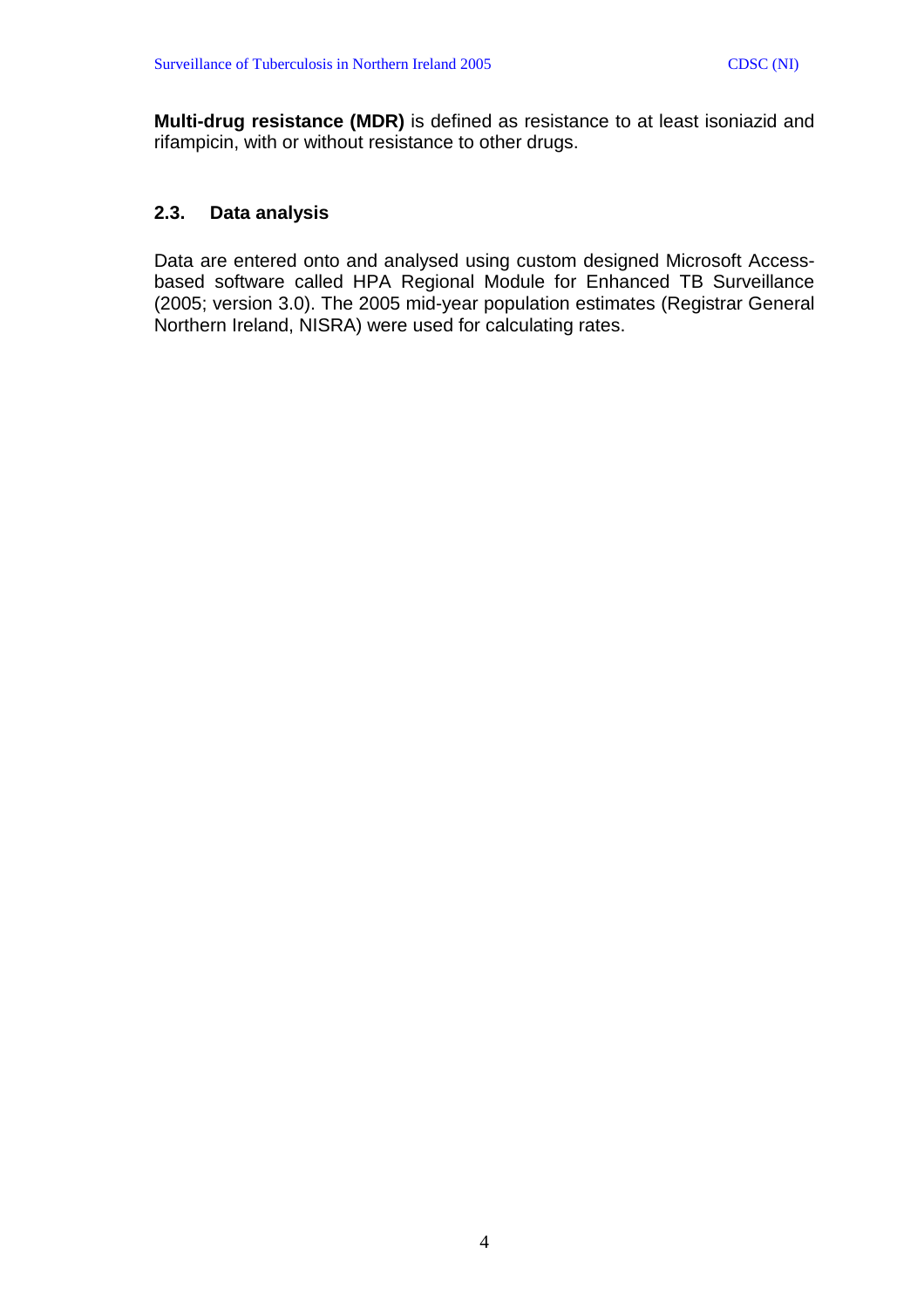# 3. Results

#### **3.1. Notifications**

A total of 81 cases were notified through the surveillance scheme during 2005. Of these 81 notifications; four cases were laboratory confirmed as an infection with a mycobacterium other than tuberculosis (MOTT) and two further cases were de-notified for other reasons.These 6 patients were de-notified but remained recorded in the dataset.They were excluded from the main analysis. This gave a total of 75 cases of tuberculosis notified during the course of 2005, of which 50 (67%) were culture confirmed. Forty-five of the isolates were identified as *M. tuberculosis* and five as *M. bovis*. Twenty-five cases were notified on the basis of clinical or non-culture diagnosis and response to antituberculosis therapy. Of these 25 cases; 12 were confirmed by histological examination of lymph nodes (6), bronchial tree specimens (2) and other tissue  $(4).$ 

Of the 75 tuberculosis cases; 44 (59%) had pulmonary disease and 31 (41%) had non-pulmonary disease. Provisional 2006 data show 62 cases: 43 (69%) pulmonary and 19 non pulmonary.



#### **Figure 1: Notifications of Tuberculosis through Enhanced Surveillance 1999 - 2006**

Follow-up information (either Treatment Outcome Form or death certificate) was provided for 62 (77 %) of the 81 cases.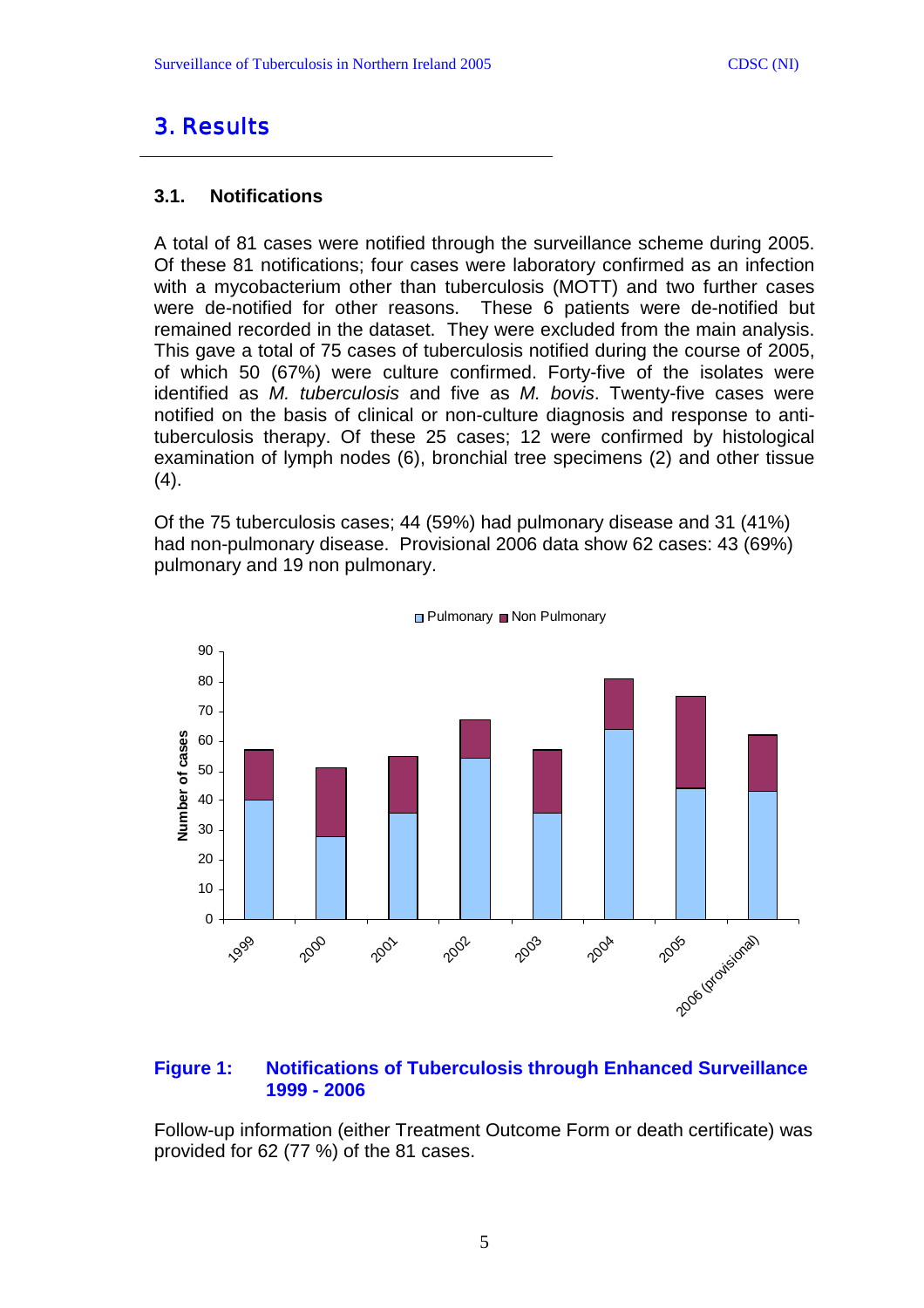#### **3.2 Tuberculosis cases**

The annual notification rate of tuberculosis for Northern Ireland in 2005, based on 75 notifications, was estimated at 4.4 cases per 100 000 population which is a slight drop from 2004 (4.7/100 000), however this is still higher than the average over the period 1998 – 2003 of 3.5 per 100 000. The provisional rate for 2006 is 3.6/100 000.



#### **Figure 2: Rate of Tuberculosis (all types) notified in Northern Ireland, 1992 - 2006**

| <b>HSSB</b>  | Confirmed | Non-culture confirmed* | Total | Rate per 100 000 |
|--------------|-----------|------------------------|-------|------------------|
| <b>EHSSB</b> | 22        | 13                     | 35    | 5.3              |
| <b>NHSSB</b> | 10        | 4                      | 14    | 3.2              |
| <b>SHSSB</b> | 14        | 4                      | 18    | 5.5              |
| <b>WHSSB</b> | 4         | 4                      | 8     | 2.8              |
| <b>Total</b> | 50        | 25                     | 75    | 4.4              |

#### **Table 1: Tuberculosis cases, Northern Ireland, 2005**

\* A number of notified individuals, although never culture confirmed, were known contacts of others who already had culture confirmed tuberculosis. A further number of non-culture confirmed cases displayed clinical symptoms such as lung X-ray changes, heaf conversion or were diagnosed at post-mortem.

Of the 75 tuberculosis cases, 43 were male and 32 were female, giving a sex ratio M/F of 1.3 (a decrease in the ratio of 1.8 recorded in 2004). The ages ranged from seven months to 87 years with a median of 49 years and a mean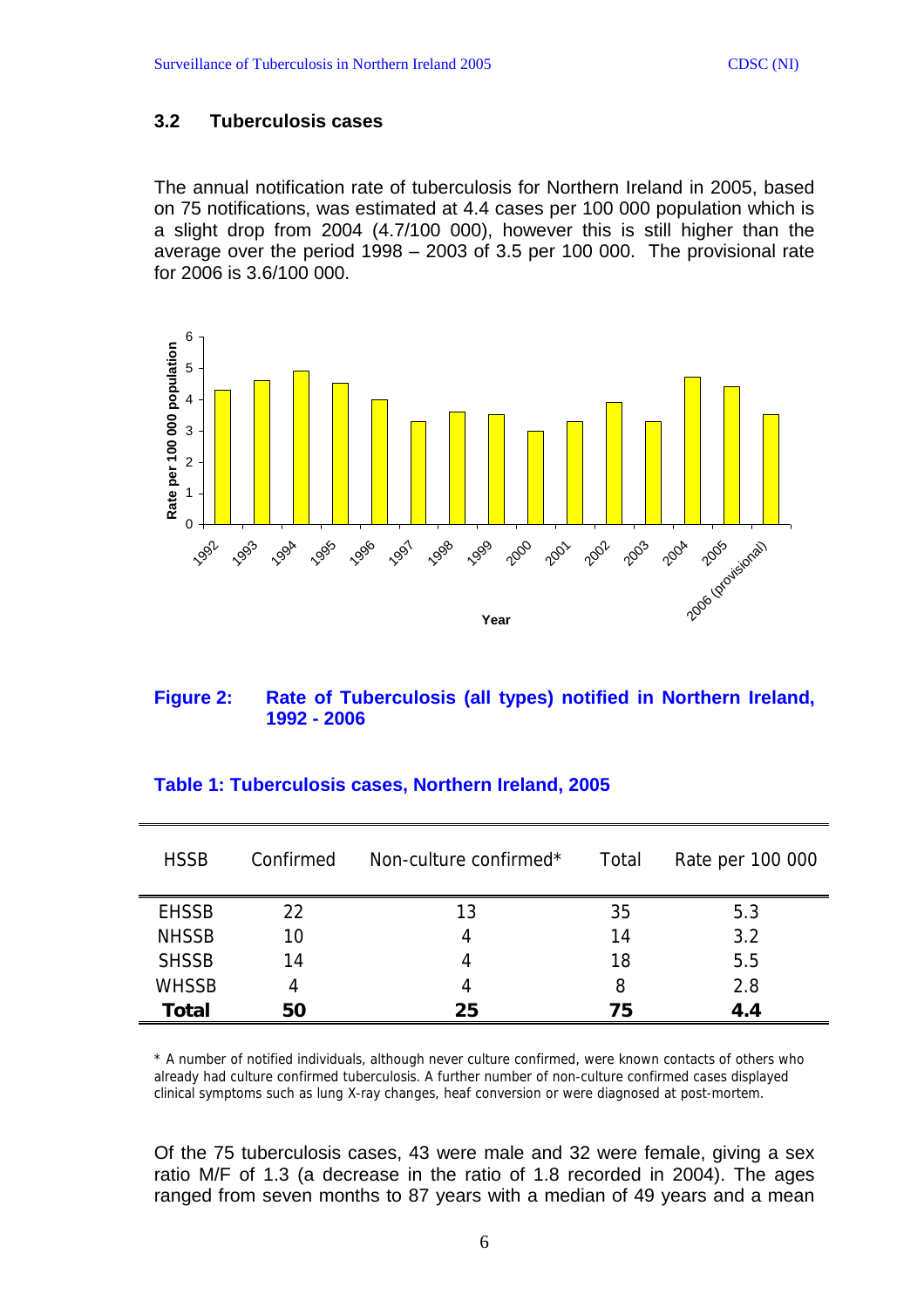of 48 years (51 years and 46 years respectively in 2004). The age-sex distribution is shown in Table 3b and Figure 3. The highest proportion of cases for men was recorded in the 25-34 and 55-64 year age-groups and, for women there was an even spread of cases in each of the age-groups.

Six children under the age of 15 years were notified with tuberculosis during 2005 of which three were household contacts of known tuberculosis cases. Four children were born in the UK or Republic of Ireland (ROI) with two born in countries with a high incidence of TB. Three were notified with culture confirmed pulmonary tuberculosis and none were sputum smear positive.

During 2005, the highest age-specific rate for both male and female patients occurred in those aged over 75 years. Overall, the age-specific rate for men was higher than that for women, except in those under 25 years of age or over 85 years of age at the time of notification (Table 2a and Figure 3).

| Age-Group    | Male | Female | Total |
|--------------|------|--------|-------|
| $0 - 4$      | 1.8  | 1.9    | 1.8   |
| $5 - 14$     | 0.8  | 2.5    | 1.6   |
| $15 - 24$    | 0.0  | 4.0    | 2.0   |
| 25-34        | 8.9  | 3.5    | 6.1   |
| $35 - 44$    | 4.0  | 2.3    | 3.1   |
| 45-54        | 4.7  | 2.8    | 3.7   |
| 55-64        | 10.2 | 4.3    | 7.2   |
| 65-74        | 10.1 | 4.3    | 7.0   |
| 75-84        | 18.6 | 6.0    | 10.9  |
| $85+$        | 0.0  | 16.9   | 11.9  |
| <b>Total</b> | 5.1  | 3.6    | 4.3   |

#### **Table 2a: Rates of notification of tuberculosis cases per 100 000 population in Northern Ireland by age and sex, 2005**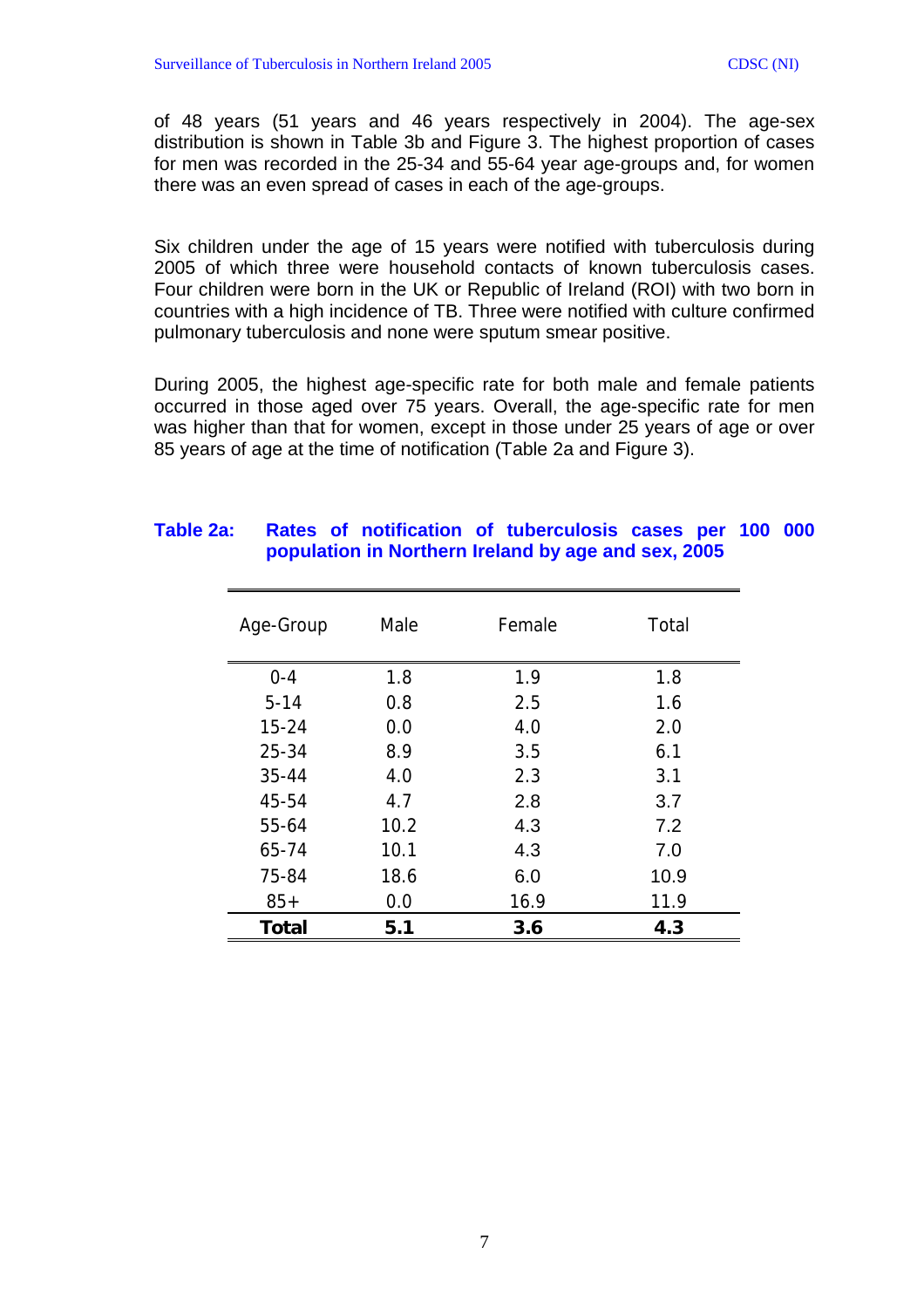|        | $0-$<br>4     |   |   |    |   |   |    | 5-14 15-24 25-34 35-44 45-54 55-64 65-74 75-84 85+ |   |   | Total |
|--------|---------------|---|---|----|---|---|----|----------------------------------------------------|---|---|-------|
| Male   |               |   | 0 | 10 | 5 | 5 | 9  | 6                                                  | 6 | 0 | 43    |
| Female |               | 3 | 5 | 4  | 3 | 3 | 4  | 3                                                  | 3 | 3 | 32    |
| Total  | $\mathcal{P}$ | 4 | 5 | 14 | 8 | 8 | 13 | 9                                                  | 9 | 3 | 75    |

**Table 2b: Tuberculosis notifications in Northern Ireland by age and sex, 2005** 



#### **Figure 3: Notified cases of tuberculosis by age and sex, and agespecific rates per 100 000 population, Northern Ireland, 2005**

In 2005, the country of birth was recorded for all but one of the 75 notified cases. Fifty-five were known to have been born in the United Kingdom or RoI and 19 (26%) were known to have been born elsewhere. These included those born in India, East Timor, Portugal, South Africa, Bangladesh, Brazil, Fiji, Latvia, Sri Lanka, Sudan and Thailand. In the ten years between 1992 (when enhanced surveillance of tuberculosis commenced in Northern Ireland) and 2002, an average of 10% of all notified individuals were known to have been born outside the UK or RoI. This proportion increased to more than 31% in 2004 and, in 2005, has fallen slightly to 26%.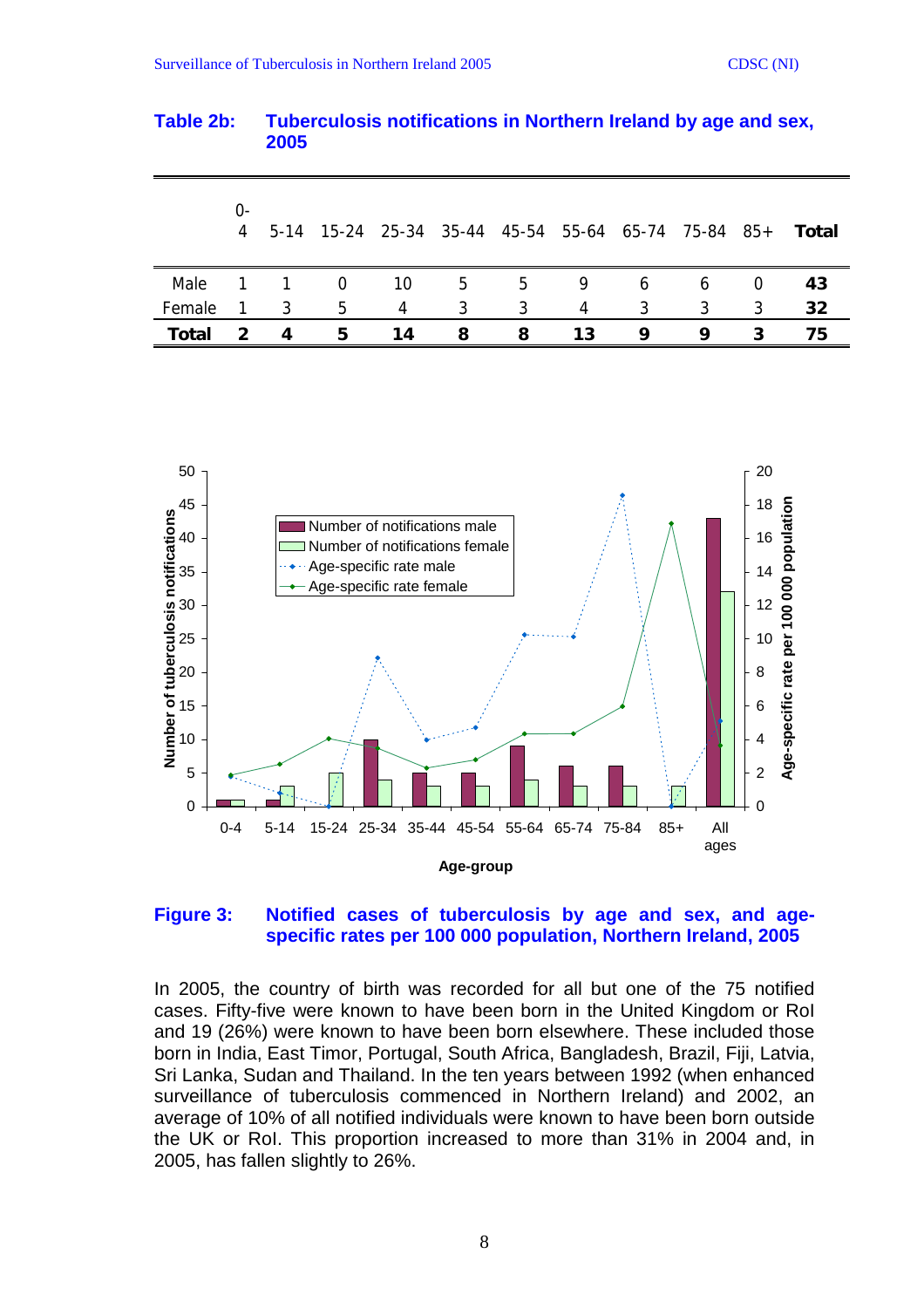Information regarding previous tuberculosis infection was recorded for 71 of the 75 cases notified during 2005. Five (7%) individuals, ranging in age between 45-81 years, were reported to have a previous history of tuberculosis, of which two are recorded as having been treated with at least one month of chemotherapy at the time of original diagnosis.

#### **3.3. Pulmonary tuberculosis cases**

Of the 75 tuberculosis cases notified, 44 (59%) were diagnosed with pulmonary tuberculosis and 38 (87%) of these 44 cases were confirmed by culture (33 *M. tuberculosis* and five *M. bovis*). Seventeen (39%) of the 44 pulmonary tuberculosis cases notified during 2005 were sputum smear positive at the time of notification and all but one were, subsequently, confirmed by culture (13 *M. tuberculosis* and three *M. bovis*). This proportion is similar to 2004, when 27 (42 %) of the 64 pulmonary tuberculosis cases notified were found to be sputum smear positive.

Provisional data for 2006 indicate, that of the 43 pulmonary cases, 36 (84%) were culture positive and 16 (37%) smear positive were smear positive.

Sixteen pulmonary tuberculosis cases in 2005 were sputum smear negative at the time of notification and all were subsequently confirmed by culture (14 *M. tuberculosis* and two *M. bovis*).

Treatment outcome information was available for 38 (86%) of pulmonary tuberculosis notifications. Twenty-seven (61%) of the 44 pulmonary tuberculosis cases notified during 2005 successfully completed a full course of antituberculous treatment. Six patients were diagnosed at post mortem or died soon after treatment commenced with tuberculosis being cited on three death certificates.

The annual notification rate for pulmonary tuberculosis in Northern Ireland during 2005 was 2.6 cases per 100 000 population  $-$  a drop from the rate of 3.7 in 2004 (Figure 4). The provisional rate for 2006 is 2.5/100 000.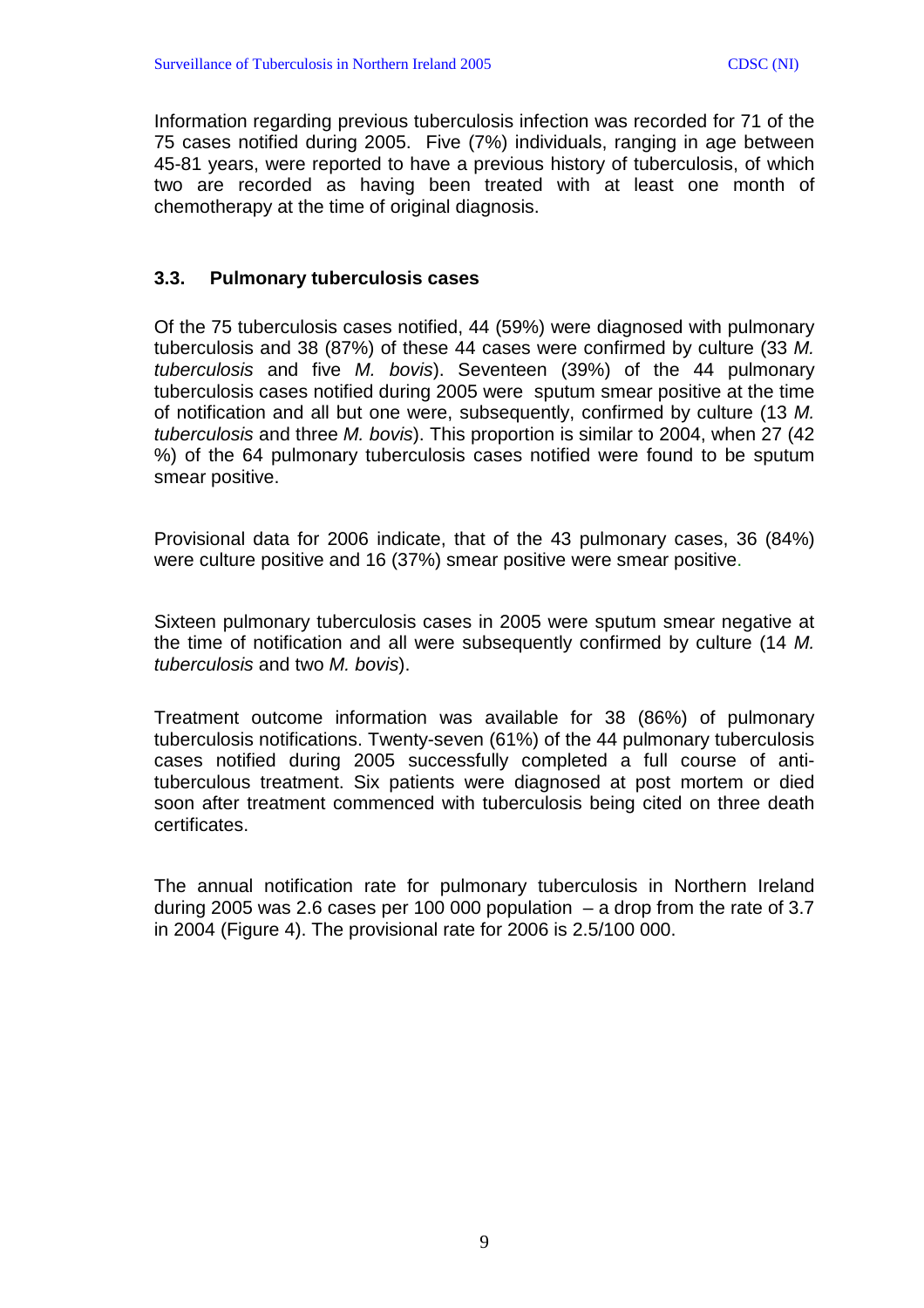

#### **Figure 4: Rates of pulmonary and non-pulmonary tuberculosis per 100 000 population, Northern Ireland by year**

Of the 44 pulmonary tuberculosis cases notified during 2005, 29 were male and 15 were female – a M/F ratio of 1.9:1. The age of those affected ranged from twelve years to 87 years with a median of 52 years and a mean of 49 years (in contrast to a mean of 45 years in 2004, 50 years in 2002, and 56 years in 2001). The incidence of pulmonary tuberculosis was spread over a wide age range for both men and women during 2005. Approximately 43% of all pulmonary cases occurred in those under 45 years of age (Table 3a and Figure 5).

|        |          |               |          |                 |              | $0-4$ 5-14 15-24 25-34 35-44 45-54 55-64 65-74 75-84 85+ |            |               |          |          | Total |
|--------|----------|---------------|----------|-----------------|--------------|----------------------------------------------------------|------------|---------------|----------|----------|-------|
| Male   | $\Omega$ |               | $\Omega$ | $6\overline{6}$ |              | 4 3                                                      | $\sqrt{2}$ | 4             | 4        | $\Omega$ | 29    |
| Female | $\Omega$ | $\mathcal{L}$ | -3       | $\mathcal{L}$   | $\mathbf{1}$ | $\Omega$                                                 | 3          | $\mathcal{L}$ | $\Omega$ |          | 15    |
| Total  | O        |               | 3        | 8               | 5            | $\overline{\mathbf{3}}$                                  | 10.        | 6             | 4        |          | 44    |

#### **Table 3a: Pulmonary tuberculosis notifications in Northern Ireland by age and sex, 2005**

The age-sex distribution shows that, as in previous years, the highest agespecific rates for pulmonary tuberculosis continue to be recorded in older agegroups. During 2005, the highest age-specific rates occurred in the 75-84 agegroup for men and the 85+ age-group for women (Table 3b and Figure 3).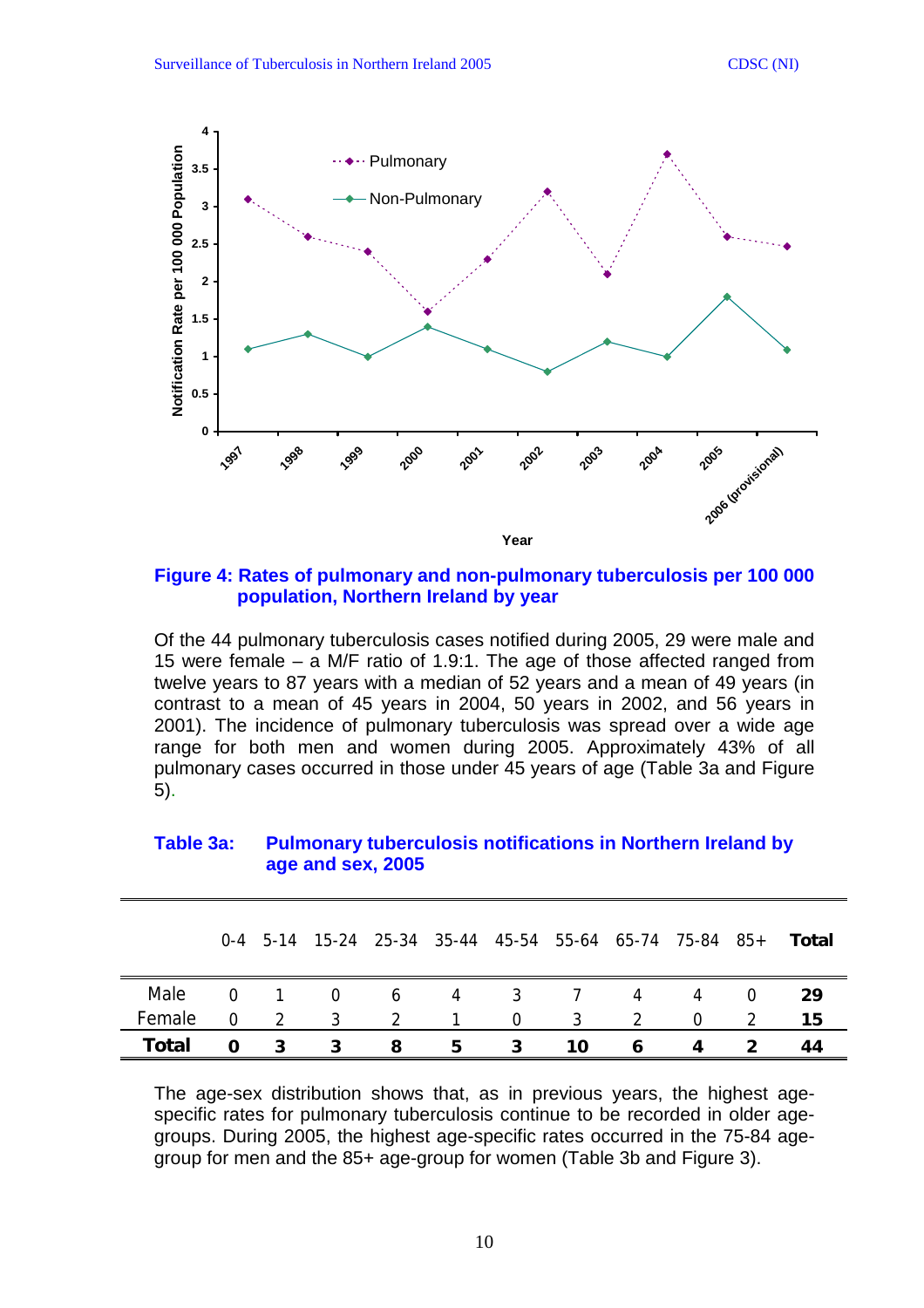| Age-Group    | Male | Female | Total |
|--------------|------|--------|-------|
| $0 - 4$      | 0.0  | 0.0    | 0.0   |
| $5 - 14$     | 0.8  | 1.7    | 1.2   |
| $15 - 24$    | 0.0  | 2.4    | 1.2   |
| 25-34        | 5.3  | 1.7    | 3.5   |
| $35 - 44$    | 3.2  | 0.8    | 1.9   |
| 45-54        | 2.8  | 0.0    | 1.4   |
| 55-64        | 8.0  | 3.2    | 5.5   |
| 65-74        | 6.7  | 2.9    | 4.7   |
| 75-84        | 12.4 | 0.0    | 4.8   |
| $85+$        | 0.0  | 11.2   | 7.9   |
| <b>Total</b> | 3.4  | 1.7    | 2.6   |

#### **Table 3b: Rates of notification of pulmonary tuberculosis in Northern Ireland per 100 000 population by age and sex, 2005**



#### **Figure 5: Notified cases of pulmonary tuberculosis by age and sex, and age-specific rates per 100 000 population, Northern Ireland, 2004**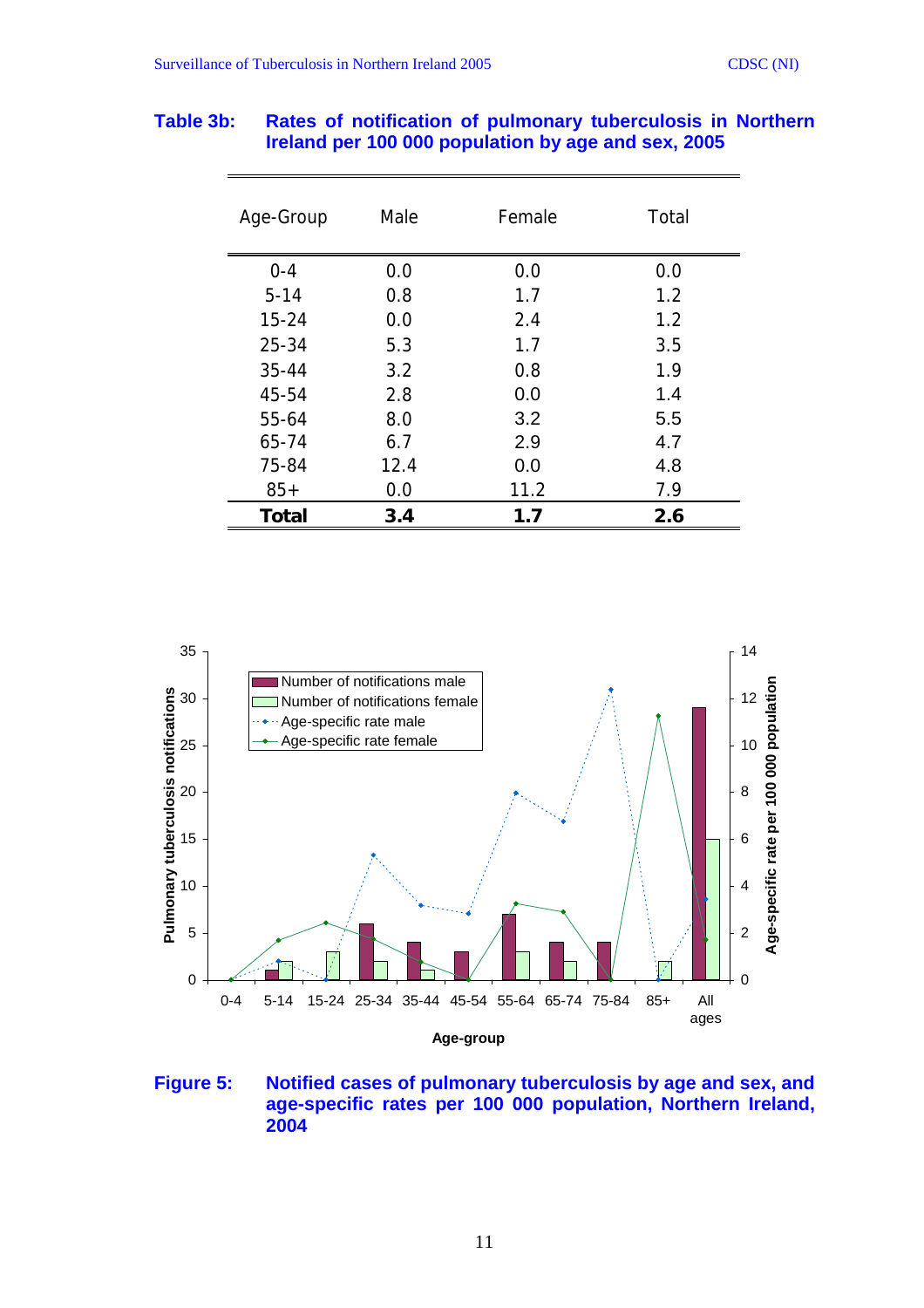#### **3.4 Non-pulmonary tuberculosis cases**

Thirty one notifications of non-pulmonary tuberculosis were received during 2005. Twelve of these cases (39 %) were culture confirmed and all had *M. tuberculosis* infection.

The sites \* of disease were:

- Pleura (3)
- Intra thoracic lymph nodes (4)
- Lymph node other (9)
- Spine (1)
- Meningitis (4)
- Genitourinary (6)
- Gastrointestinal /peritoneal (4)
- Miliary (1)
- Other (3)
- \* Note that more than one site of infection was recorded for some individuals.

The annual notification rate for non-pulmonary tuberculosis in 2005 was 1.8 cases per 100 000 population. This is an increase from the figure recorded in 2004, when the rate was 1.0 per 100 000 population. The provisional rate for 2006 based on 19 cases is 1.1/100 000.

Of the 31 non-pulmonary tuberculosis cases notified during 2005, fourteen were male and seventeen were female (M/F ratio 1:1.2). The ages ranged from 6 months to 85 years with a median of 49 years and a mean of 47 years.

|        |               |     |                |               |               |     |                | $0-4$ 5-14 15-24 25-34 35-44 45-54 55-64 65-74 75-84 85+ |   |          | Total |
|--------|---------------|-----|----------------|---------------|---------------|-----|----------------|----------------------------------------------------------|---|----------|-------|
| Male   |               | - 0 | - 0            |               | 4 1 2         |     | $\overline{2}$ | $\overline{2}$                                           | 2 | $\Omega$ | 14    |
| Female |               |     | $\mathcal{D}$  | $\mathcal{P}$ | $\mathcal{P}$ | - 3 |                |                                                          | ર |          | 17    |
| Total  | $\mathcal{P}$ |     | $\overline{2}$ | 6             | - 3           | 5.  | 3              | 3                                                        | 5 |          | 31    |

#### **Table 4a: Non-pulmonary tuberculosis notifications in Northern Ireland by age and sex, 2005**

The highest age-specific rate for non-pulmonary tuberculosis occurred in both men and women aged 75-84 years, however the rate for women aged 85+ was similar to this rate. (Table 4b and Figure 6).

#### **Table 4b: Rates of notification of non-pulmonary tuberculosis in Northern Ireland per 100 000 population by age and sex, 2005**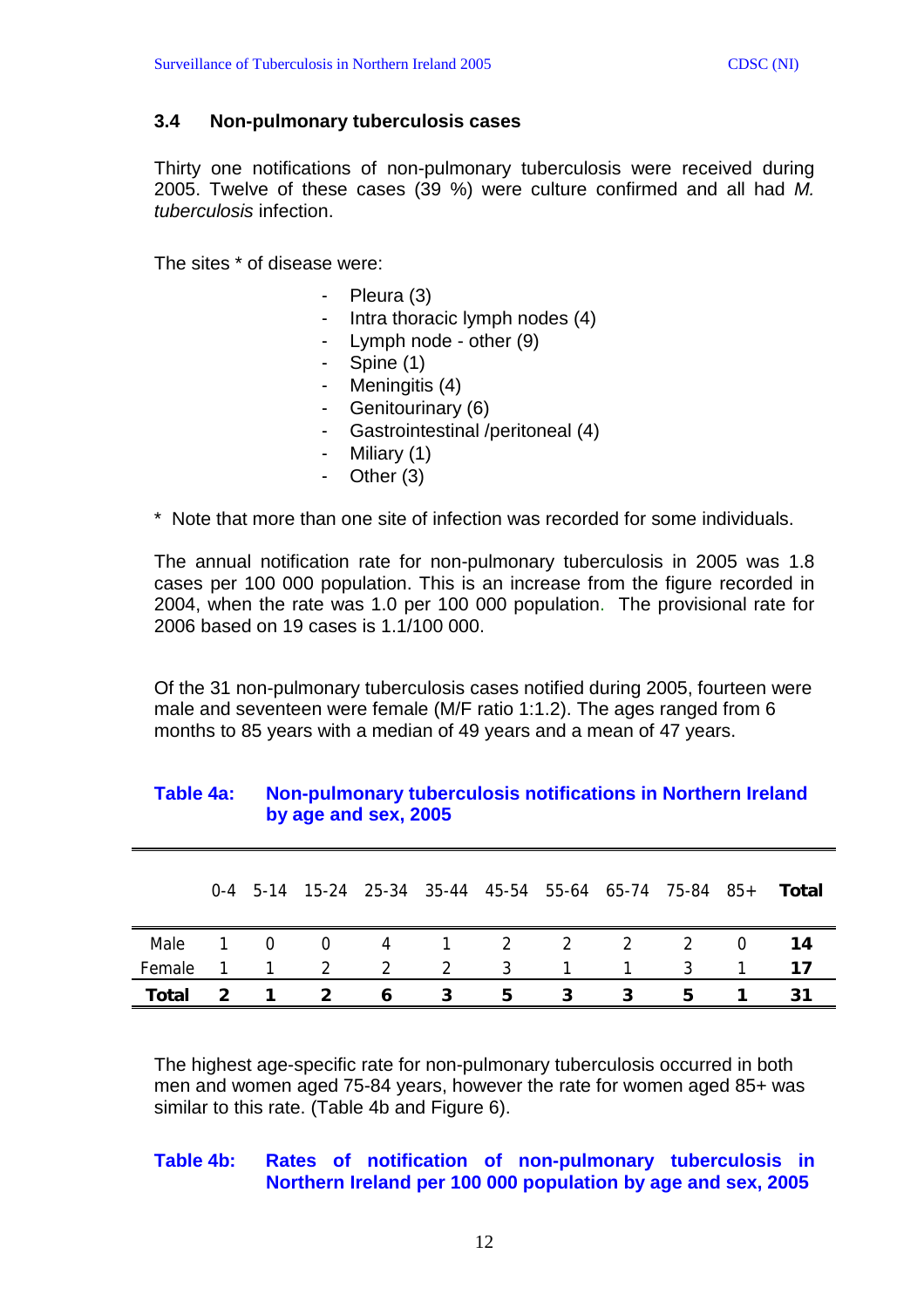| Surveillance of Tuberculosis in Northern Ireland 2005 |  |  |
|-------------------------------------------------------|--|--|
|                                                       |  |  |

| Age-Group | Male | Female | Total |
|-----------|------|--------|-------|
| $0 - 4$   | 1.8  | 1.9    | 1.8   |
| $5 - 14$  | 0.0  | 0.8    | 0.4   |
| $15 - 24$ | 0.0  | 1.6    | 0.8   |
| 25-34     | 3.5  | 1.7    | 2.6   |
| 35-44     | 0.8  | 1.5    | 1.2   |
| 45-54     | 1.9  | 2.8    | 2.3   |
| 55-64     | 2.3  | 1.1    | 1.7   |
| 65-74     | 3.4  | 1.4    | 2.3   |
| 75-84     | 6.2  | 6.0    | 6.1   |
| $85+$     | 0.0  | 5.6    | 4.0   |
| Total     | 1.7  | 1.9    | 1.8   |



**Figure 6: Notified cases of non-pulmonary tuberculosis by age and sex, and age-specific rates per 100 000 population, Northern Ireland, 2005** 

Outcome information (either the TB outcome form or death certificate) was available for 24 (77%) of the 31 non pulmonary cases. Fourteen had completed treatment and one was still on treatment at the time of reporting. Four had died within months of diagnosis/notification however the cause of death was not attributed to tuberculosis. Tuberculosis was diagnosed in one patient postmortem. Three others were lost to follow up.

CDSC (NI)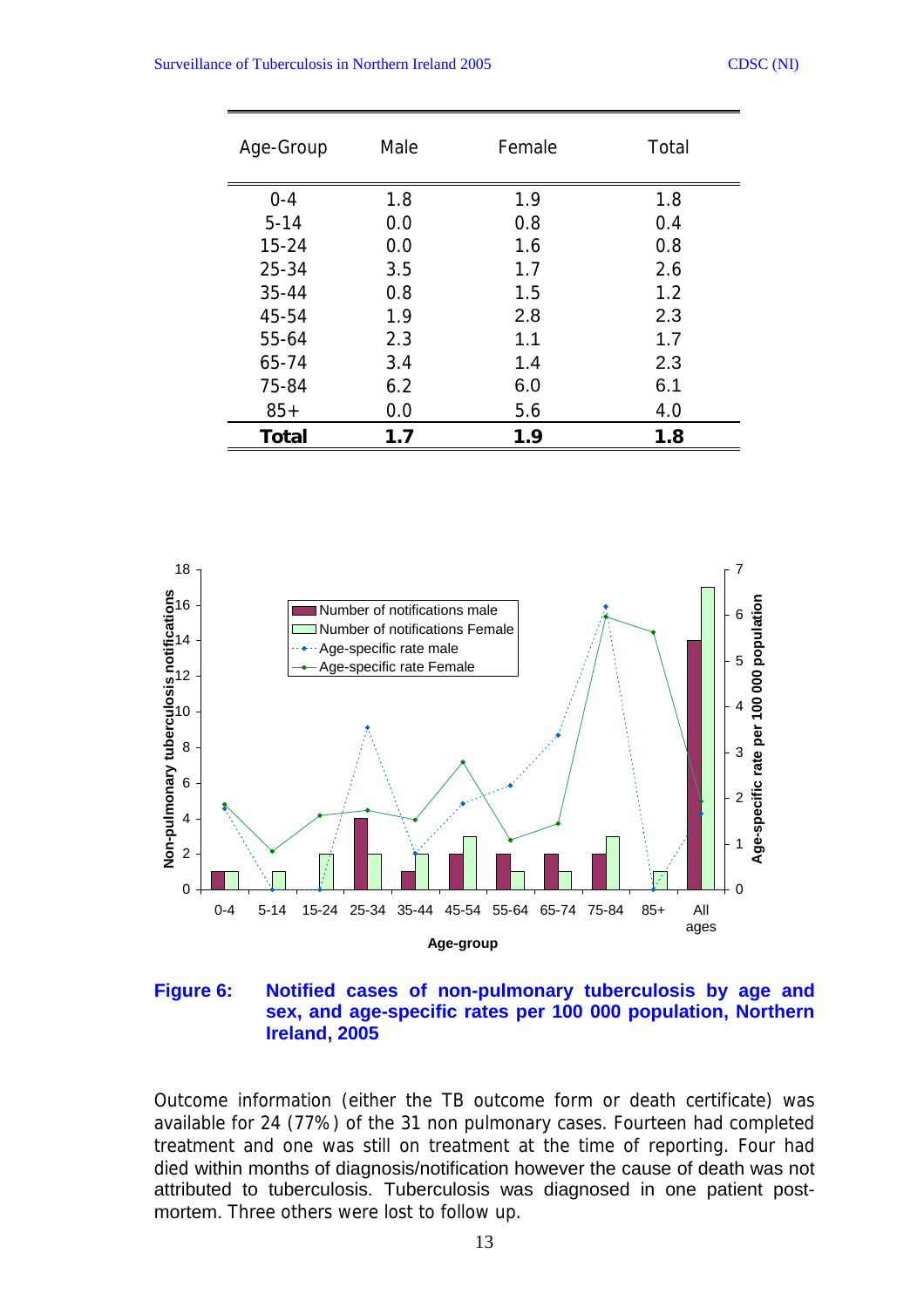#### **3.5. Anti-tuberculosis treatment**

#### **Initial therapy**

Initial therapy was recorded for 48 (64 %) of the 75 tuberculosis patients notified in 2005. As in previous years, the most commonly reported treatment regimen was a combination of rifampicin, isoniazid and pyrazinamide – with or without ethambutol (Table 8).

#### **Table 5: Initial therapies employed for the treatment of tuberculosis in Northern Ireland, 2005**

| Initial Therapy*                             | <b>Number of cases</b> |
|----------------------------------------------|------------------------|
| Rifampicin/Isoniazid/Pyrazinamide/Ethambutol | 37                     |
| Rifampicin/Isoniazid/Pyrazinamide            | 8                      |
| Rifampicin/Isoniazid/Ethambutol              | 2                      |
| Rifampicin/Isoniazid                         | 1                      |
|                                              |                        |

\* No details of drug therapy were recorded for 27 individuals notified with tuberculosis during 2005. Of these: nine were diagnosed at post mortem or died before their initial phase of therapy was complete.

#### **Continuation therapy**

In 2005, continuation therapy was recorded for 42 (56 %) of tuberculosis cases. In all but one of these 42 cases, the treatment regimen was a combination of rifampicin and isoniazid (Table 6).

#### **Table 6: Continuation therapies employed for the treatment of tuberculosis in Northern Ireland, 2005**

| <b>Continuation therapy</b>                  | <b>Number of cases</b> |
|----------------------------------------------|------------------------|
| Rifampicin/Isoniazid                         | 40                     |
| Rifampicin/Isoniazid/Pyrazinamide/Ethambutol | 1                      |
| Isoniazid/Pyrazinamide/Ethambutol            |                        |
|                                              |                        |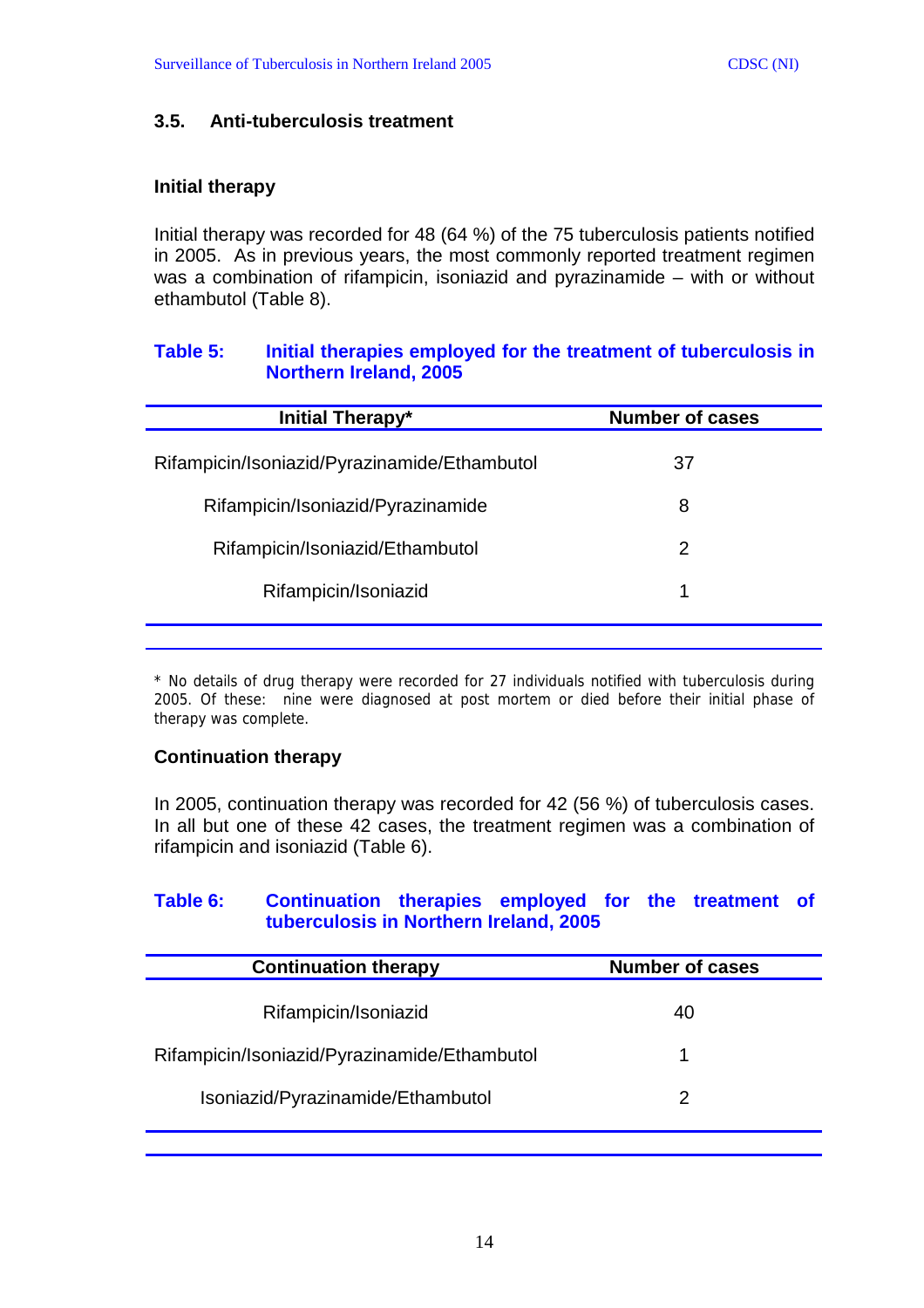Adverse drug reactions were recorded in only one case during 2005. The adverse reaction reported was pyrazinamide hepatotoxicity.

#### **3.6. Surveillance of mycobacterial isolates susceptibility to antituberculous drugs in 2005**

Antimicrobial susceptibility information was received on 40 of the 45 *M. tuberculosis* isolates (30 pulmonary, 10 non-pulmonary). Also five *M. bovis* isolates (all pulmonary), were examined for susceptibility to anti-tuberculous drugs during 2005.

One *M. tuberculosis* pulmonary isolate was found to be resistant to both isoniazid & rifampicin (MDR). This patient was born outside the UK. One further *M. tuberculosis* pulmonary isolate was resistant to isoniazid only and, as expected, each of the *M. bovis* isolates was pyrazinamide resistant

The number of *M. tuberculosis* drug resistant isolates during 2005 has reduced from that seen in 2004, however, provisional 2006 data is higher than that recorded during each of the last thirteen years (Figure 7). To date, susceptibility testing results are known for 44 *M. tuberculosis* isolates cultured during 2006. Three have been found to be resistant to isoniazid only, one to both isoniazid & rifampicin (MDR) and one to isoniazid, rifampicin, streptomycin, pyrazinamide and ethambutol (MDR).



#### **Figure 7: Incidence of drug resistance in isolates of** *M. tuberculosis* **Northern Ireland, 1995-2006\***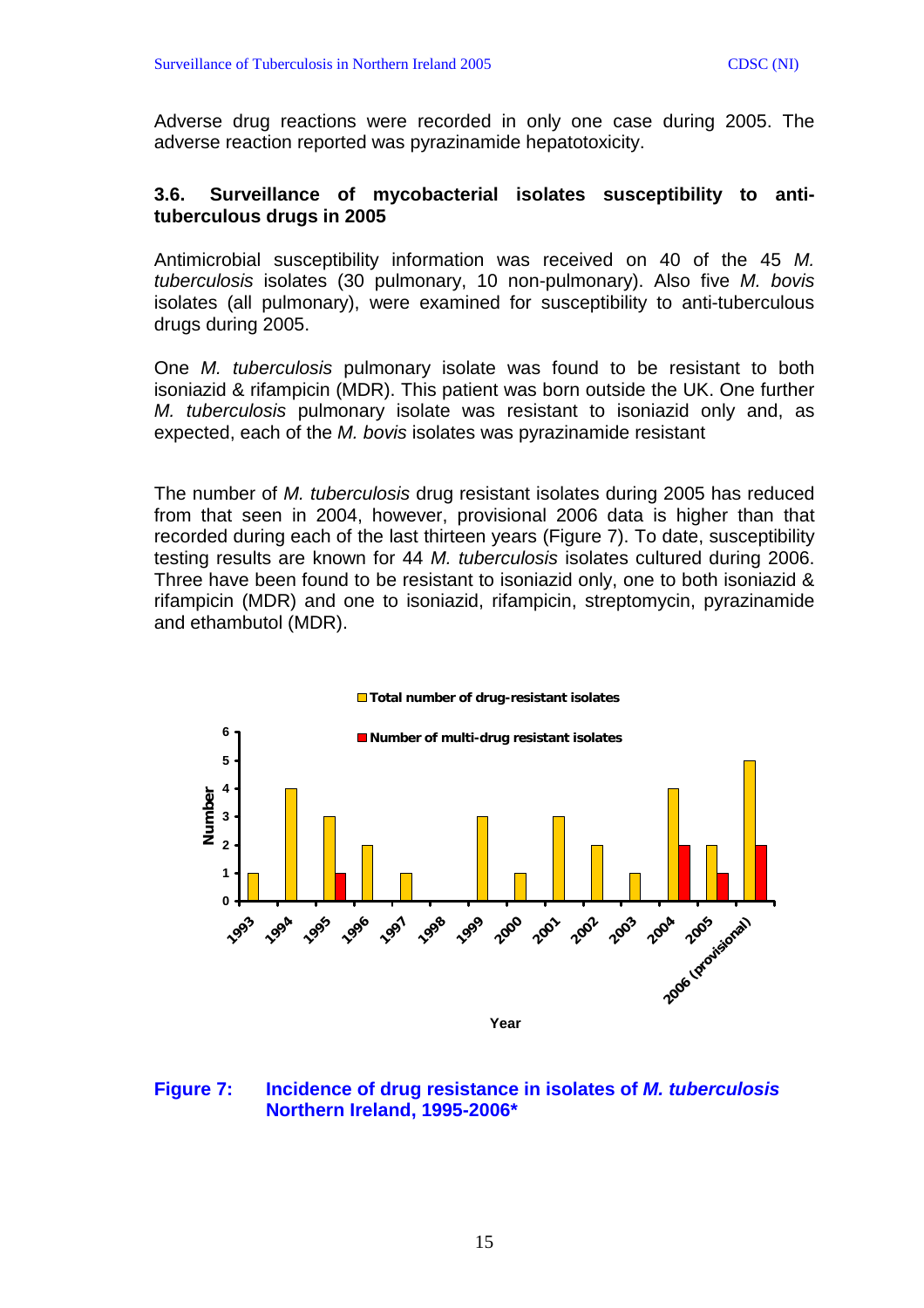### **4. Discussion**

#### **4.1 Enhanced surveillance of tuberculosis in England, Wales and Northern Ireland**

Notification rates for tuberculosis in a number of Western European countries, including England and Wales, have been increasing since the late 1980's. In both 1998 and 1999, the Enhanced Surveillance of Tuberculosis notification rate for England and Wales was 11.0 per 100 000 population. It then rose steadily, reaching a rate of 14.7 per 100 000 population by 2005 with a similar rate for 2006<sup> $1$ </sup> (Figure 8). This equates with approximately 8,100 new cases annually.

The notification rate in Northern Ireland (4.4/100 000) still remains at approximately one third of that recorded for the UK as a whole.

This difference in rates between Northern Ireland and England and Wales continues to be due largely to the high numbers of notifications in the London Region. The 2006 rate for London was 45/100 000 population and this accounted for 41 % of all cases reported across England, Wales & Northern Ireland<sup>2</sup>. In contrast, Northern Ireland accounted for approximately 1 % of all cases notified through the Enhanced Surveillance scheme during 2006. The rate in Scotland was 7.5/100 000 and Wales 6.4/100 000.

As stated in the HPA Tuberculosis Update of March 2006<sup>3</sup> "The continuing increase in notification rates across the UK is largely confined to specific subgroups of the population in major cities. The increase reflects a combination of factors, including migration from high incidence countries, homelessness, HIV co-infection and, potentially, improvements in case reporting following the introduction of Enhanced Tuberculosis Surveillance"

Notification rates in the Republic of Ireland, although markedly higher than those in Northern Ireland, have not changed substantially during the time that epidemiological data on tuberculosis have been collated by the Health Protection Surveillance Centre, Dublin (Figure 8). In 1999, the annual notification rate was 12.9 cases per 100 000 population. This decreased to 9.7/ 100 000 population in 2001. Since then, the Republic of Ireland rate has increased slightly and between 2002 and 2005 has ranged from 10.2-10.6/100 000<sup>4</sup>. In 2005 the highest crude incidence rates were in the Health Service Executive (HSE) Mid West region with a rate of 14.7/100 000. The HSE regions bordering Northern Ireland had much lower crude incidence rates (NE – 3.3/100 000 and NW – 6.3/100 000).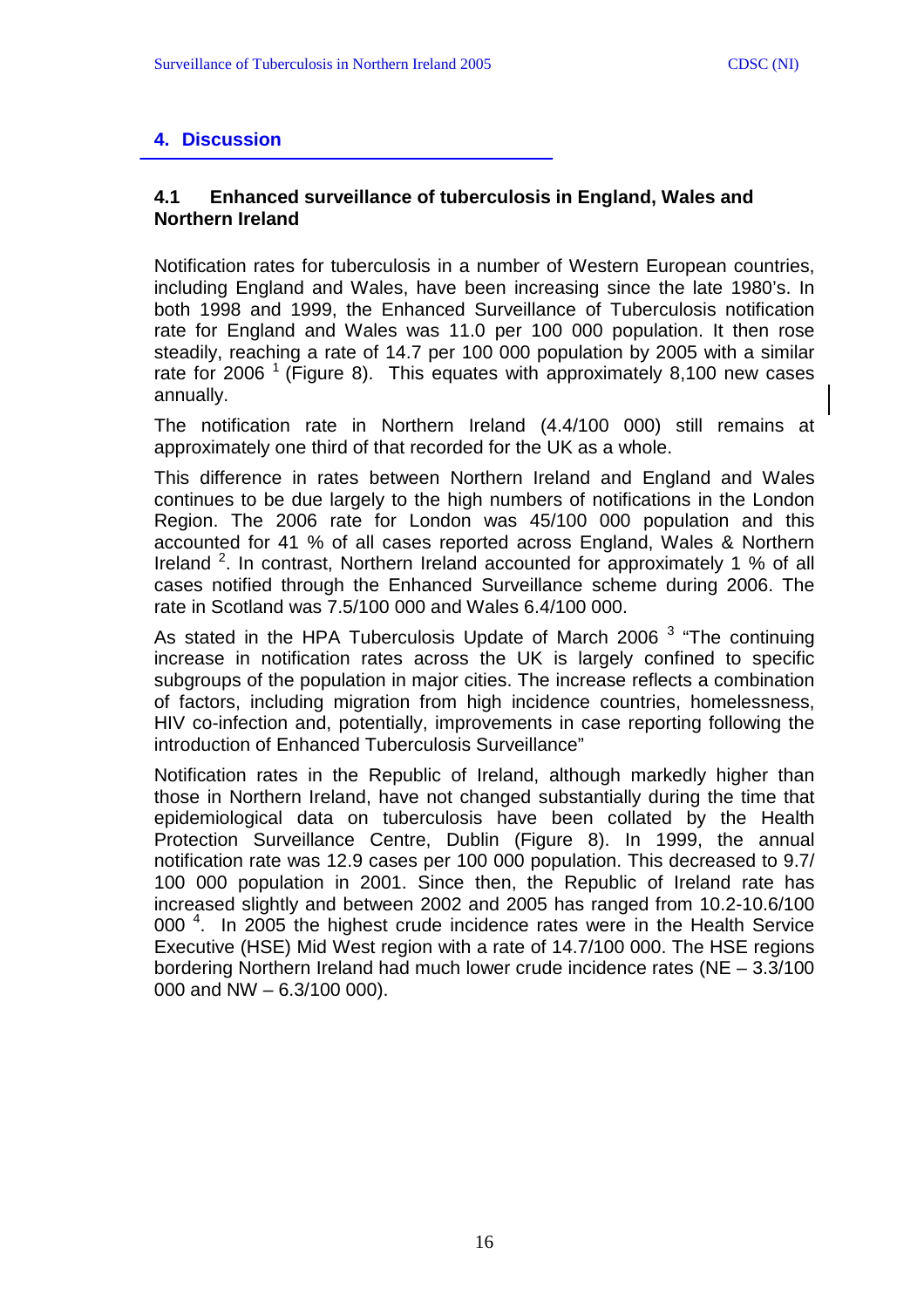#### **Figure 8: Rate of Tuberculosis per 100 000 population in England & Wales, Republic of Ireland and Northern Ireland 1998- 2006\***



\* Northern Ireland 2006 data is provisional

Enhanced Surveillance of Tuberculosis commenced in Northern Ireland in 1992. Although the notification rate reached its lowest value during 2000, a reversal of this trend commenced in 2001 and continued to 2004 (Table 7). Provisional analysis of 2006 Northern Ireland data indicates that the rate of notification has fallen for the second consecutive year.

| Year               | Number of cases | Rate |
|--------------------|-----------------|------|
| 1992               | 71              | 4.4  |
| 1993               | 77              | 4.7  |
| 1994               | 87              | 5.3  |
| 1995               | 84              | 5.1  |
| 1996               | 78              | 4.7  |
| 1997               | 70              | 4.2  |
| 1998               | 66              | 3.9  |
| 1999               | 57              | 3.4  |
| 2000               | 51              | 3.0  |
| 2001               | 55              | 3.3  |
| 2002               | 67              | 3.9  |
| 2003               | 57              | 3.3  |
| 2004               | 81              | 4.7  |
| 2005               | 75              | 4.4  |
| 2006 (provisional) | 63              | 3.6  |

#### **Table 7: Number of tuberculosis notifications and rates per 100 000 population, Northern Ireland, 1992-2005**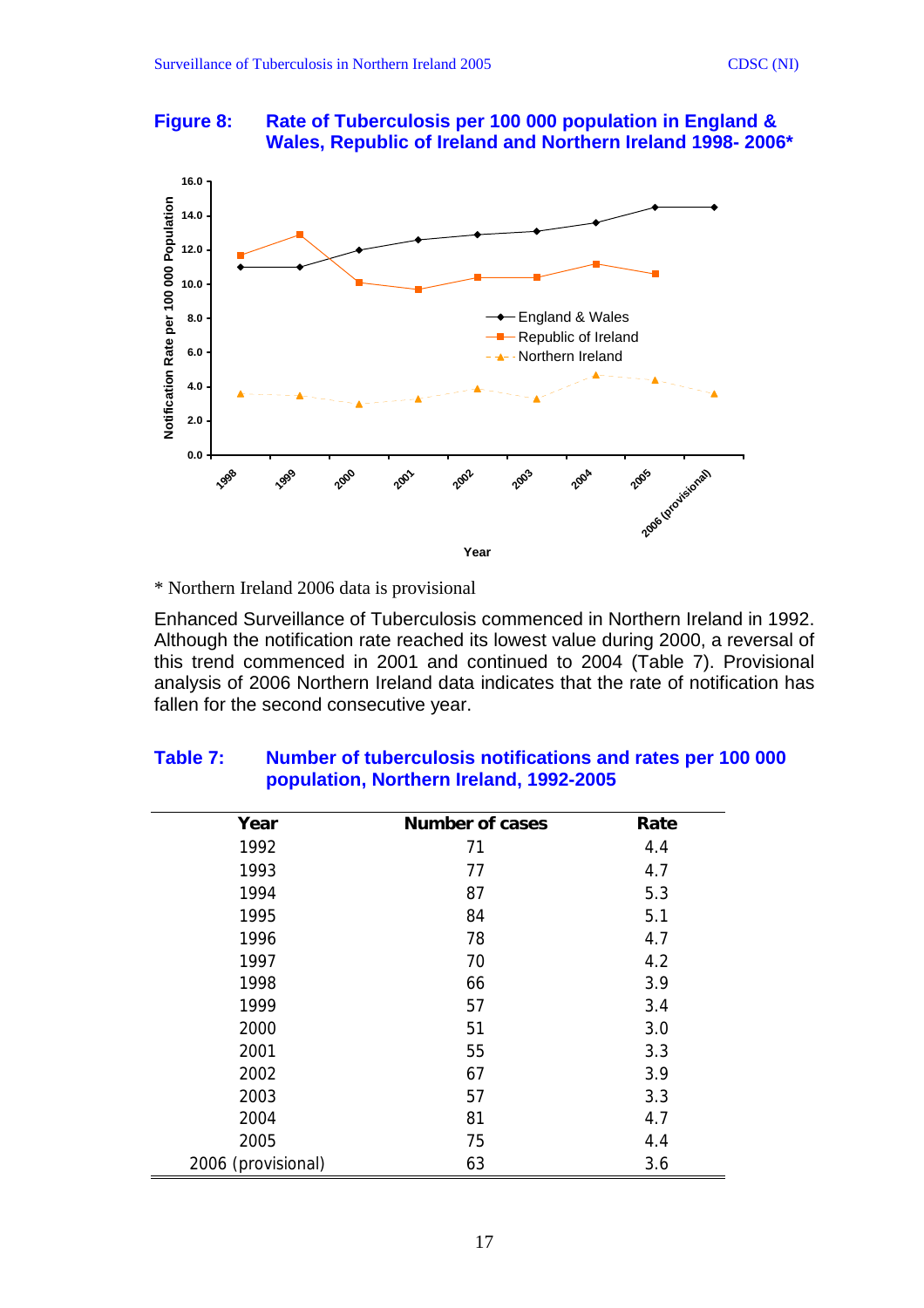#### **4.2. Incidence of tuberculosis in Northern Ireland by age**

For many years, tuberculosis in Northern Ireland has been a disease confined largely to older age groups. In 2000, 53 % of tuberculosis notifications were in those aged 65+. However, since then, the proportion of those that are 65+ years of age at the time of notification has been falling; by 2002, the figure was 42 % and, by 2005, it had fallen further to 28 %.

Analysis of data collected between 2000 and 2004 indicates that both the mean and median ages of those notified in Northern Ireland with tuberculosis have been falling for five consecutive years (Table 8a). Although the number and proportion of cases imported into Northern Ireland has been increasing steadily since 2000 (Table 8b), this does not account wholly for the overall decrease in age at the time of notification.Table 8c shows that, for those known to have been born in the UK or Ireland, the average age at the time of notification fell by 7 years between 2000 and 2003 and by a further 6 years between 2003 and 2004. However, this downward trend across all age groups within the indigenous population appears to have halted for the time being – as evidenced by data for 2005/06 (Table 8c). In contrast, both the mean and median ages of those known to have been born outside the UK or RoI continued to fall in 2005 with evidence of a rise in 2006(Table 8b).

|                    | All Countries of birth            |              |          |            |  |  |
|--------------------|-----------------------------------|--------------|----------|------------|--|--|
| Year               | Total number of<br>cases notified | Age<br>range | Mean age | Median age |  |  |
| 2000               | 51                                | $2 - 99$     | 61.0     | 68.0       |  |  |
| 2001               | 55                                | $3-92$       | 55.0     | 58.0       |  |  |
| 2002               | 67                                | $2 - 94$     | 53.8     | 56.0       |  |  |
| 2003               | 57                                | $1 - 89$     | 52.8     | 53.0       |  |  |
| 2004               | 81                                | $0 - 90$     | 45.8     | 51.0       |  |  |
| 2005               | 75                                | $0 - 87$     | 48.5     | 49.0       |  |  |
| 2006 (provisional) | 62                                | 17-96        | 52.9     | 53.5       |  |  |

#### **Table 8a: Mean and median ages of all tuberculosis cases notified, Northern Ireland, 2000-2005**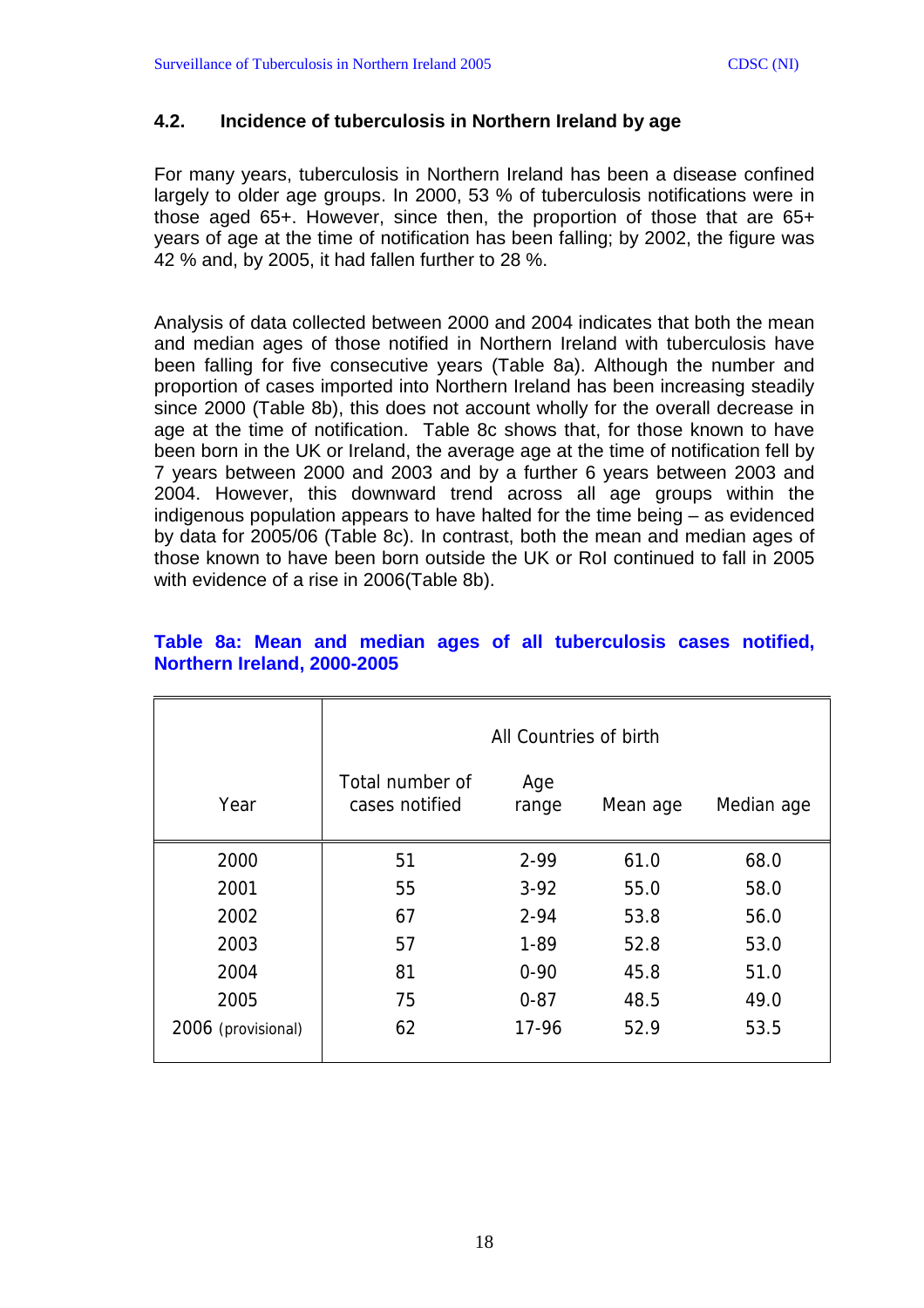#### **Table 8b: Mean and median ages of tuberculosis cases known** *not* **to be born in UK or Ireland, Northern Ireland 2000-2005**

|                    |                                         | Known <i>not</i> to be born in UK/Ireland |                              |              |             |               |  |
|--------------------|-----------------------------------------|-------------------------------------------|------------------------------|--------------|-------------|---------------|--|
| Year               | Total<br>number of<br>cases<br>notified | Number of<br>cases                        | Percentage of<br>total cases | Age<br>range | Mean<br>age | Median<br>age |  |
| 2000               | 51                                      | 4                                         | 7.8%                         | $32 - 43$    | 39.0        | 41.0          |  |
| 2001               | 55                                      |                                           | 12.7%                        | 27-85        | 41.7        | 34.0          |  |
| 2002               | 67                                      | 9                                         | 13.4%                        | 24-49        | 37.6        | 38.0          |  |
| 2003               | 57                                      | 12                                        | 21.1%                        | $21 - 44$    | 34.1        | 35.0          |  |
| 2004               | 81                                      | 25                                        | 30.9%                        | $19 - 73$    | 34.1        | 28.0          |  |
| 2005               | 75                                      | 19                                        | 25.3%                        | $13 - 65$    | 30.9        | 27.0          |  |
| 2006 (provisional) | 62                                      | 23                                        | 37.1%                        | $17 - 73$    | 33.7        | 33.0          |  |

Note: The number of cases not born in UK/Ireland together with the number of cases born in UK/Ireland may not necessarily add up to the total number of cases if this information was not available.

#### **Table 8c: Mean and median ages of tuberculosis cases known to be born in UK or Ireland, Northern Ireland 2000-2005**

|                    |                                         | Known to be born in UK/Ireland |                              |              |             |               |  |
|--------------------|-----------------------------------------|--------------------------------|------------------------------|--------------|-------------|---------------|--|
| Year               | Total<br>number of<br>cases<br>notified | Number of<br>cases             | Percentage of<br>total cases | Age<br>range | Mean<br>age | Median<br>age |  |
| 2000               | 51                                      | 43                             | 84.3%                        | 2-99         | 64.6        | 70.0          |  |
| 2001               | 55                                      | 36                             | 65.5%                        | $3 - 85$     | 57.8        | 64.0          |  |
| 2002               | 67                                      | 58                             | 86.6%                        | $2 - 94$     | 56.4        | 62.0          |  |
| 2003               | 57                                      | 45                             | 78.9%                        | $1 - 89$     | 57.8        | 66.0          |  |
| 2004               | 81                                      | 55                             | 67.9%                        | $0 - 90$     | 51.6        | 56.0          |  |
| 2005               | 75                                      | 55                             | 73.3%                        | $0 - 87$     | 54.9        | 58.0          |  |
| 2006 (provisional) | 62                                      | 38                             | 61.3%                        | 21-96        | 64.2        | 61.0          |  |

### **4.3. Tuberculosis in Northern Ireland by place of birth**

Although the proportion of cases in Northern Ireland known to have been born outside the UK remains very much lower than in England & Wales, it has been increasing since 2000 (Table 8b) and, in 2005, represented approximately one quarter of all cases notified (Figure 9). This is a slight decrease, both in absolute numbers and proportion, from 2004 when 25 (31%) were born outside the UK/Ireland. However the upward trend is evident reflecting immigration into Northern Ireland. In the Republic of Ireland, of the 450 patients diagnosed with tuberculosis during 2005, 152 (34%) were born outside Ireland continuing a trend which started in 2000/01.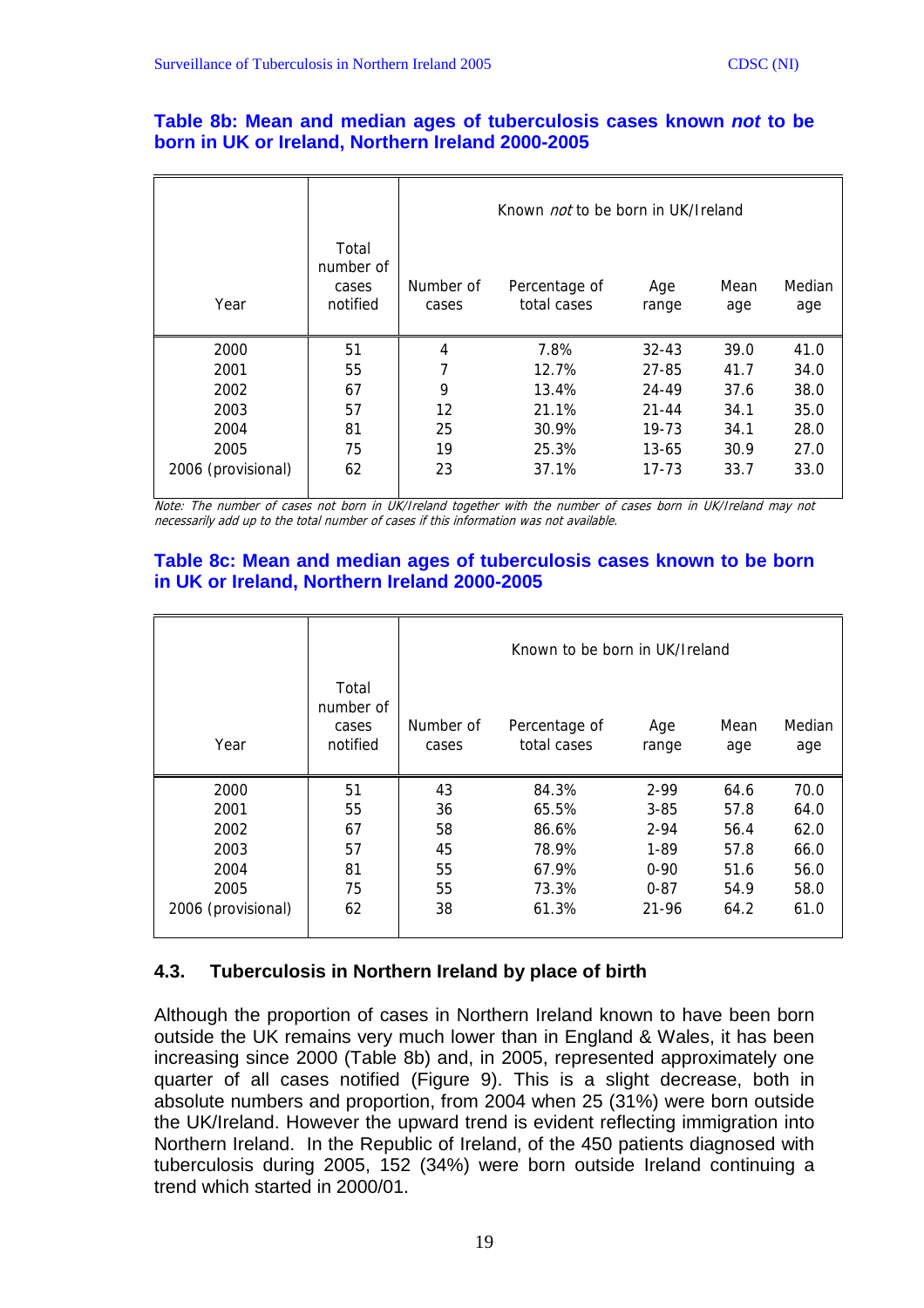In 2005, 19 cases (25 % of all cases notified) occurred in individuals born abroad. Eight (42%) of these 19 cases were notified with pulmonary tuberculosis, of which three were both sputum smear and culture positive for *M. tuberculosis* at the time of notification.The remaining five pulmonary cases were also culture positive for *M. tuberculosis*. The year of first entry into the UK was recorded for 17 of the 19 cases known to have been born abroad. Nine (53%) developed disease within two years of entry to the UK and, of these, three developed disease within one calendar year of entry.

#### **Figure 9: Site of disease in notified tuberculosis cases born outside UK & Ireland, Northern Ireland, 1995-2006 \***



#### **4.4. Tuberculosis in Healthcare Workers**

In 2005 there were eight healthcare workers notified with tuberculosis: five with pulmonary and three with non pulmonary tuberculosis. This is the highest annual total for many years. This contrasts with only one healthcare worker with tuberculosis in 2004 (sputum smear and culture positive pulmonary tuberculosis). Provisional data for 2006 includes one healthcare worker with smear positive pulmonary tuberculosis and five with non pulmonary tuberculosis.

In the period 2000 – 05 tuberculosis has been notified in 20 healthcare workers: 13 with pulmonary and 7 with non pulmonary infection. Of the 13 pulmonary cases seven (54%) were born outside the UK/RoI as were six (86%) of the seven non pulmonary cases.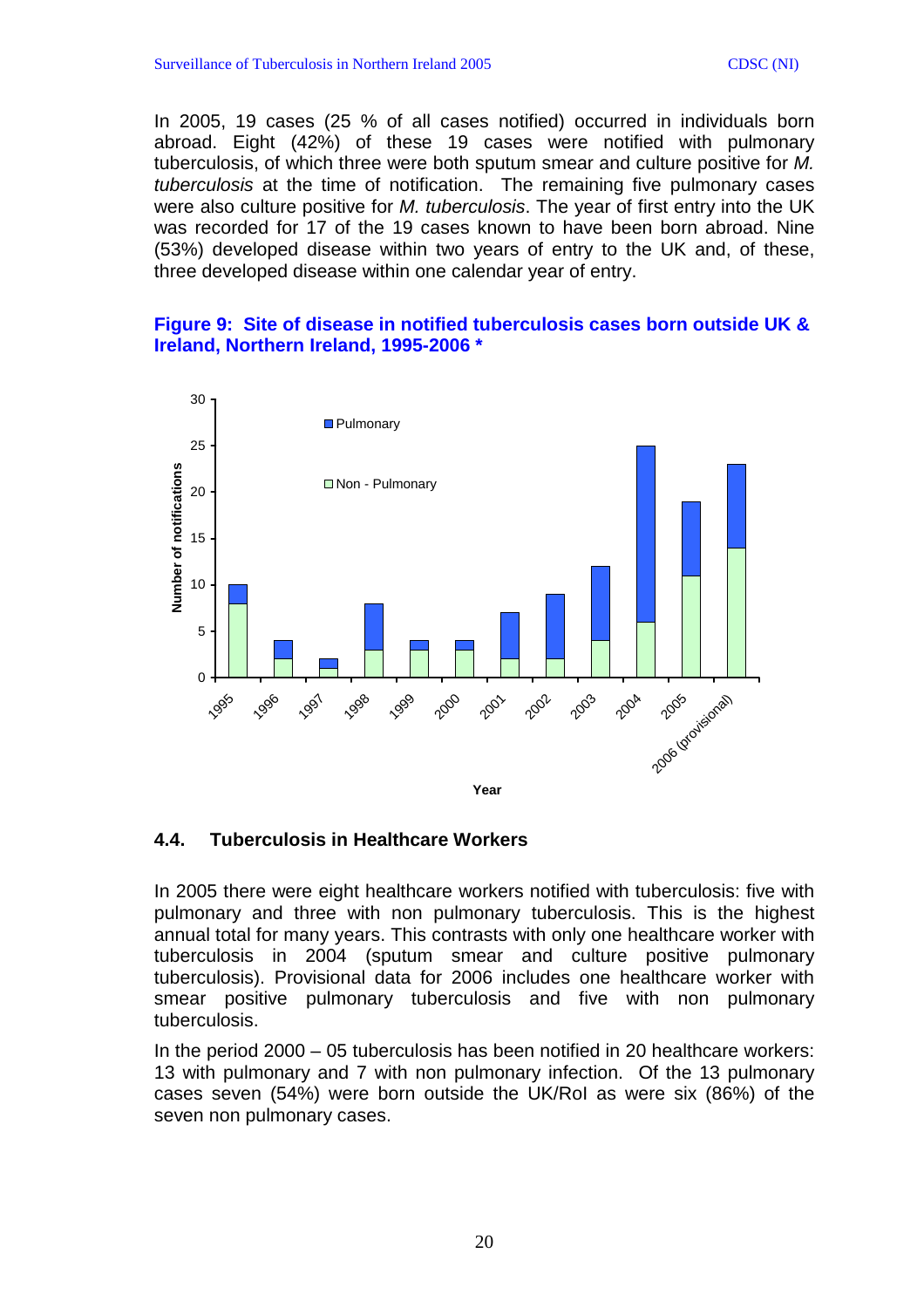#### **4.5. Incidence of M. bovis infection in Northern Ireland**

There are, generally, only one or two human cases of *M. bovis* infection notified in Northern Ireland annually. As outlined earlier, additional information is sought on any patient with culture confirmed *M. bovis* infection - in order to help identify potential source(s) of infection. In the past, the majority of these cases have been elderly patients with a reactivation of old disease. However, *M. bovis* infection can also occur in an individual for whom no risk factors (animal contact, consumption of unpasturised milk etc.) have been identified. Between 1999 and 2005, a total of 15 culture confirmed human cases of *M. bovis* infection in Northern Ireland were notified through Enhanced Surveillance of Tuberculosis – with no cases in either 2000 or 2002.

Of some concern are the five cases of laboratory confirmed *M. bovis* infection during 2005. All had pulmonary disease (one also with miliary TB) and three were sputum smear positive at the time of notification. Four of the five cases were aged over 50 years. Apart from age there patients had no obvious reported risk factors for *M. bovis* infection. Provisionally there are three reports of *M. bovis* infection in 2006.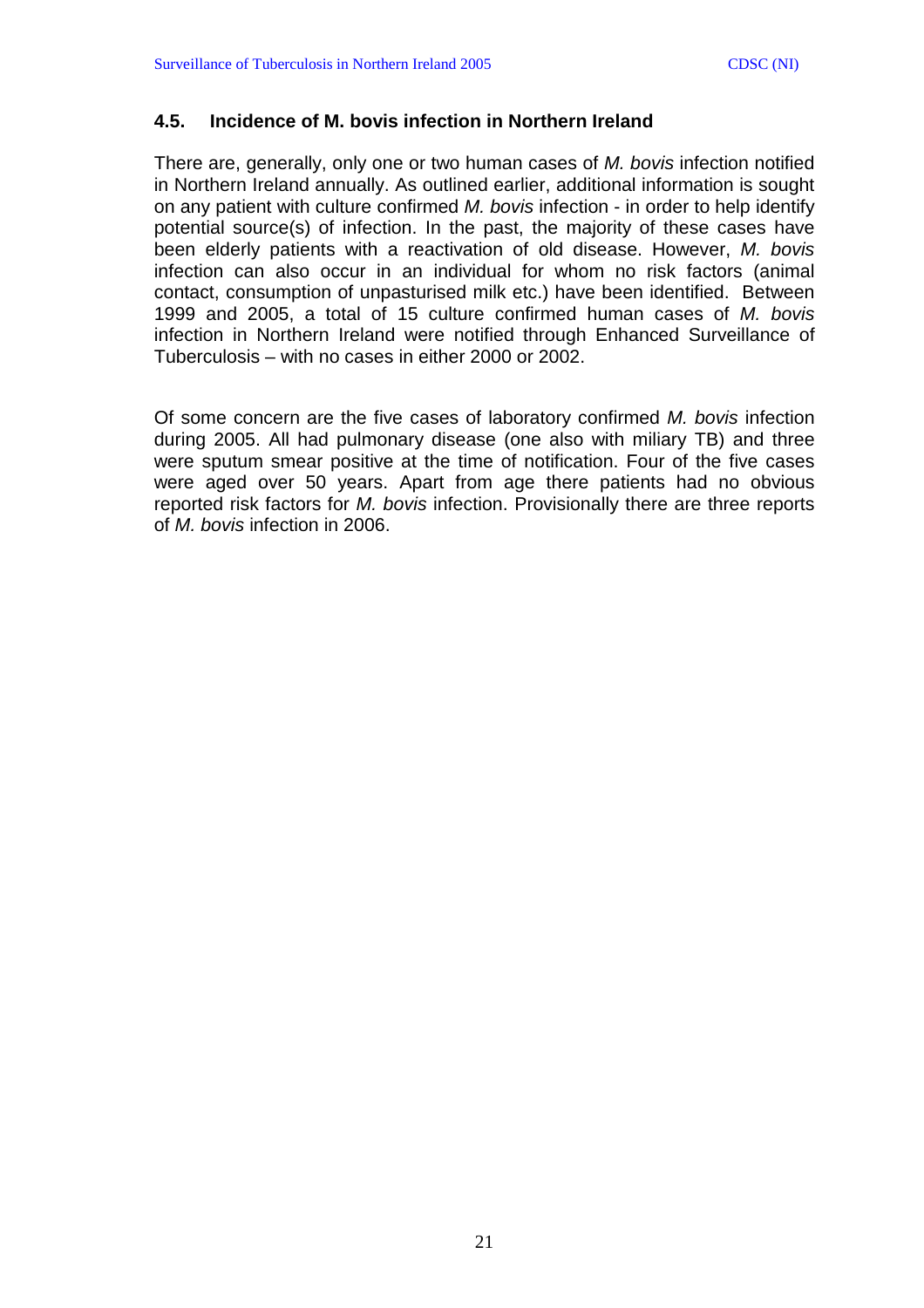#### **5. Outcome Surveillance**

The collection of outcome data on tuberculosis cases has been ongoing in Northern Ireland since enhanced surveillance commenced in 1992, but has only been in use across England and Wales for cases notified since January 2001. Overall, outcome information was reported on 88 % of tuberculosis cases reported in England, Wales and Northern Ireland during 2005. This represents a continuing year on year improvement in outcome reporting within the UK.<sup>3</sup> However in Northern Ireland, treatment outcome information was reported for 62 (83%) of cases in 2005 – the lowest for several years and compares with rates of reporting of 95% in 2004.

Outcome information (Treatment Outcome form or death certificate) was available for 62 of the 75 cases notified in Northern Ireland during 2004. Forty one patients are known to have completed their full course of treatment and details of drugs prescribed were recorded on their outcome form (see earlier). Four were still on treatment when the outcome form was being completed. Two were intolerant to their medication. Ten patients died and four were lost to follow up.